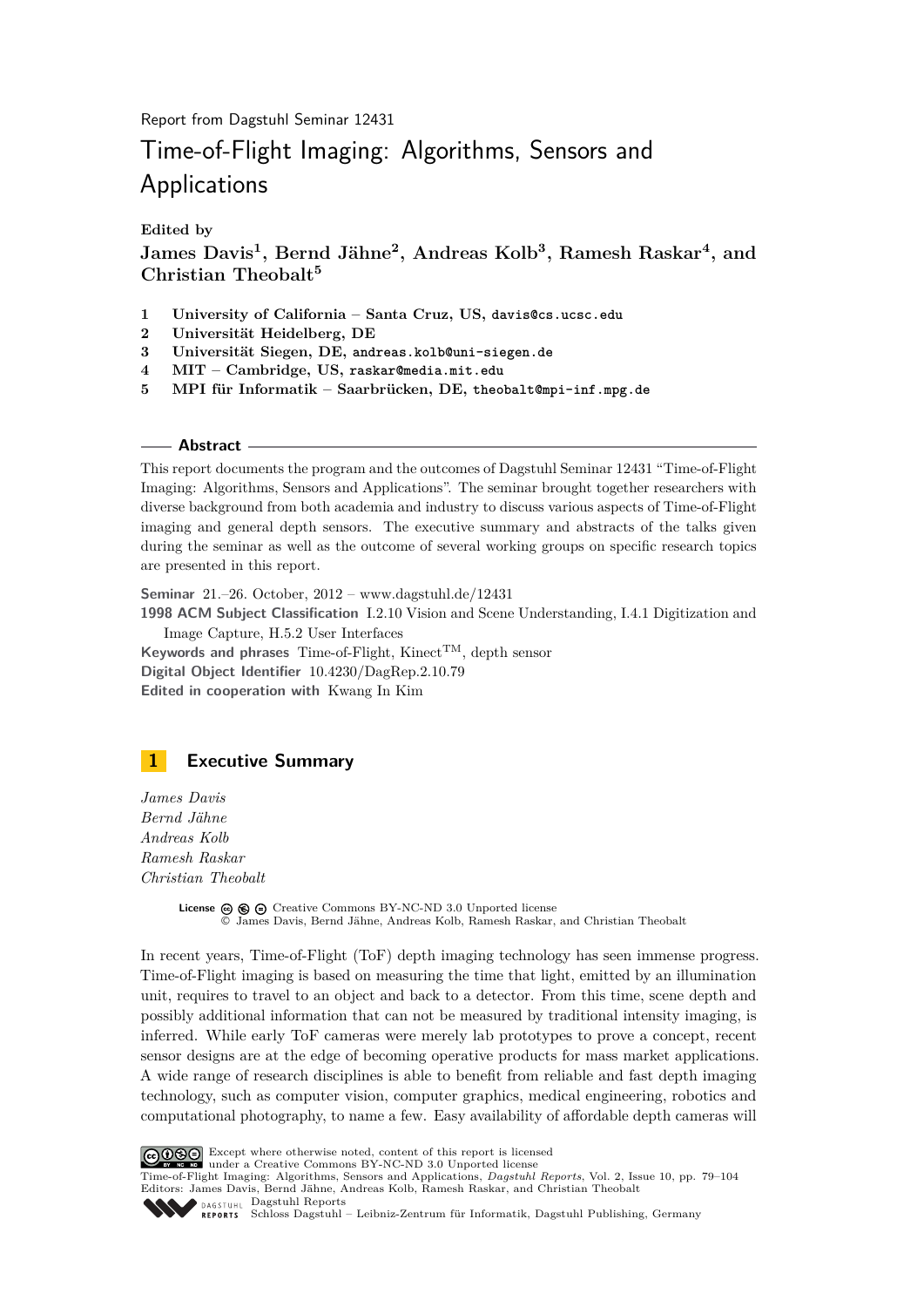open the door for many new applications. The commercial success of the Microsoft™ Kinect device – a depth sensor based on an alternative measurement principle – gives a first impression on this.

Currently, manufacturers of ToF systems mainly focus on sensor technology and on the design of cameras. Sensor design has seen great advancements, but the data delivered by the cameras remain challenging and are affected by many types of systematic distortions and difficult scene dependencies. ToF data are thus hardly usable out-of-the-box and it takes proper mathematical modeling and algorithmic processing to apply the data in practical imaging and reconstruction scenarios. Algorithm design for ToF imagers, however, is still in its early days and many challenges remain. In this seminar, we plan to discuss and extend the state of the art in ToF imaging algorithms and applications with leading researchers in the field.

Also, currently, there is little dialogue between researchers developing ToF algorithms and sensor designers. Therefore, the seminar also strongly supported the manufacturers in getting up to date with all relevant research results and, even more importantly, it offered the opportunity to establish long-term partnerships and research collaborations. We also believe that this stronger interaction will lead to more advanced sensor designs, as well as more powerful algorithmic solutions at the same time.

#### **Description of the Seminar: Topics, Goals and Achievements**

#### **General Motivation**

Time-of-Flight technology is based on measuring the time that light, emitted by an illumination unit, requires to travel to an object and back to a detector. This allows to measure distances with high precision and high speed. Recently, this principle has been the basis for the development of new range-sensing devices realized in standard CMOS and CCD technology and which are called ToF cameras, as well as in the context of photogrammetry Range Imaging (RIM) sensors. Unlike other 3D systems, the ToF camera is a very compact device. It has the potential of being one of the first low-price, off-the-shelf system to provide full-range distance information in at video rate.

Today the community using Time-of-Flight technology is scattered over many research disciplines without intense communication across research areas. Such communication is necessary, however, to fuse results from sensor technology, low–level ToF data processing and high–level image processing. Each of the above research disciplines that employs timeof-flight imaging has to develop algorithmic solutions to these very same core problem areas. Additionally, there are new hot topics that currently do not make use of this new technology but might benefit from it in the future, which further underlines the importance of ToF algorithm design.

In this seminar, we exploited this multi-disciplinarity, and brought researchers from computer vision, computer graphics, computational photography, image processing and engineering disciplines together that work with ToF imagers. Together, we defined the current state of the art in core algorithmic questions that ToF imaging researchers are confronted with (additionally to the seminar by an edited book on the main results). We also contributed advancing the field by identifying current limitations, important future research directions, and by enabling a closer dialogue between algorithm and hardware designers to discuss future sensor designs.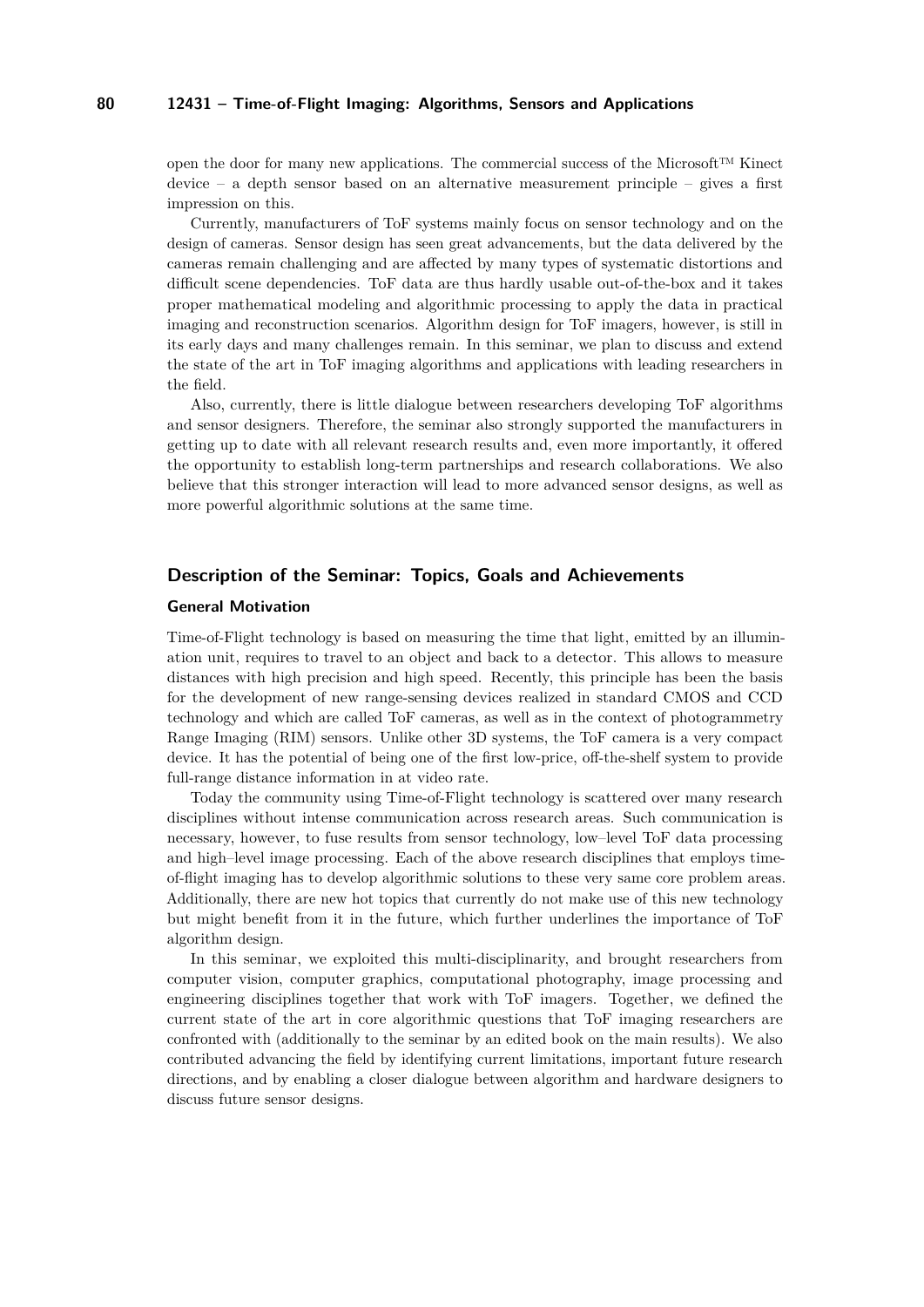#### **Topics**

Time-of-Flight imaging devices can measure scene depth largely independently of scene appearance and are generally based on extensions of standard video intensity camera hardware. ToF sensors can thus be used for static and dynamic scene capture. However, the data of these sensors suffer from a variety of deficiencies, such as low resolution, strong random noise, and non-trivial systematic distortions. These challenges have to be algorithmically addressed before ToF cameras become mainstream in any field of application. The main topic of this seminar was the definition and extension of the state of the art in ToF imaging problems in three core areas of algorithm and technology development that are described in the following.

#### **Low level data processing, calibration and characterization**

Researchers in computer vision, computer graphics and image processing only just started to mathematically model the measurement characteristics of ToF sensors [\[29\]](#page-23-0). This is a fundamental prerequisite for calibration [\[6\]](#page-22-0), as well as for well-founded design of low level ToF data processing.

The phase-based Time-of-Flight technology suffers from some specific problems that cause systematic calibration errors and parameter correlation issues. Due to the physical realization of light modulation in the emitting LEDs, the ideal sine-waveform light emittance is approximated by a band-limited rectangular waveform. This causes nonlinear depth distortions, called *wiggling errors*. In addition, there are several non-linear effects depending on multi-path light propagation, for example in the optical system or due to multiple reflections in the scene. Some effects are well-understood, but there are still open issues in depth calibration [\[20\]](#page-23-1). In addition, the calibration of external camera parameters suffers from strong correlation, since typically the cameras have limited field of view and low image resolution. Solutions to this problem can be found if a synchronous multi-camera calibration with rigidly coupled color and range camera rigs are investigated [\[28\]](#page-23-2). Coupling of highresolution color video cameras with ToF cameras is hence an issue of further investigation. Latest ideas on sensor calibration will be reviewed and augmented in the seminar.

The knowledge gained through sensor calibration can also be exploited to create sensor simulations of high fidelity in software. This will be an invaluable tool test new algorithms. Proper sensor modeling also enables detailed sensor comparison and evaluation, and eventually even certification. A couple of research initiatives are underway to build in-depth mathematical sensor model of ToF imagers which will be discussed at the seminar [\[12\]](#page-22-1).

Low level sensor calibration and sensor modeling enables more efficient and effective design of algorithms for low-level TOF processing. For instance, first low-level ToF filtering [\[35,](#page-24-0) [2\]](#page-22-2) and ToF 3D superresolution approaches have been proposed [\[30,](#page-24-1) [31\]](#page-24-2). Most of these approaches have already demonstrated that a proper sensor model can be exploited for higher quality processing. In the seminar, we reviewed latest low-level processing techniques, and evaluated how new and better filtering and data enhancement techniques can be developed, also for rarely considered depth camera artifacts, such as ToF motion blur. We also discussed how such techniques can be integrated on the sensor and how the gained understanding of sensor characteristics can benefit the design of future sensors.

#### **High level data processing for 3D reconstruction, understanding and recognition**

Low-level ToF imaging builds the foundations for the higher-level processing tasks that researchers and practitioners from many disciplines are confronted with. In most cases, such higher level processing aims to recover high-quality 3D models of static and/or dynamic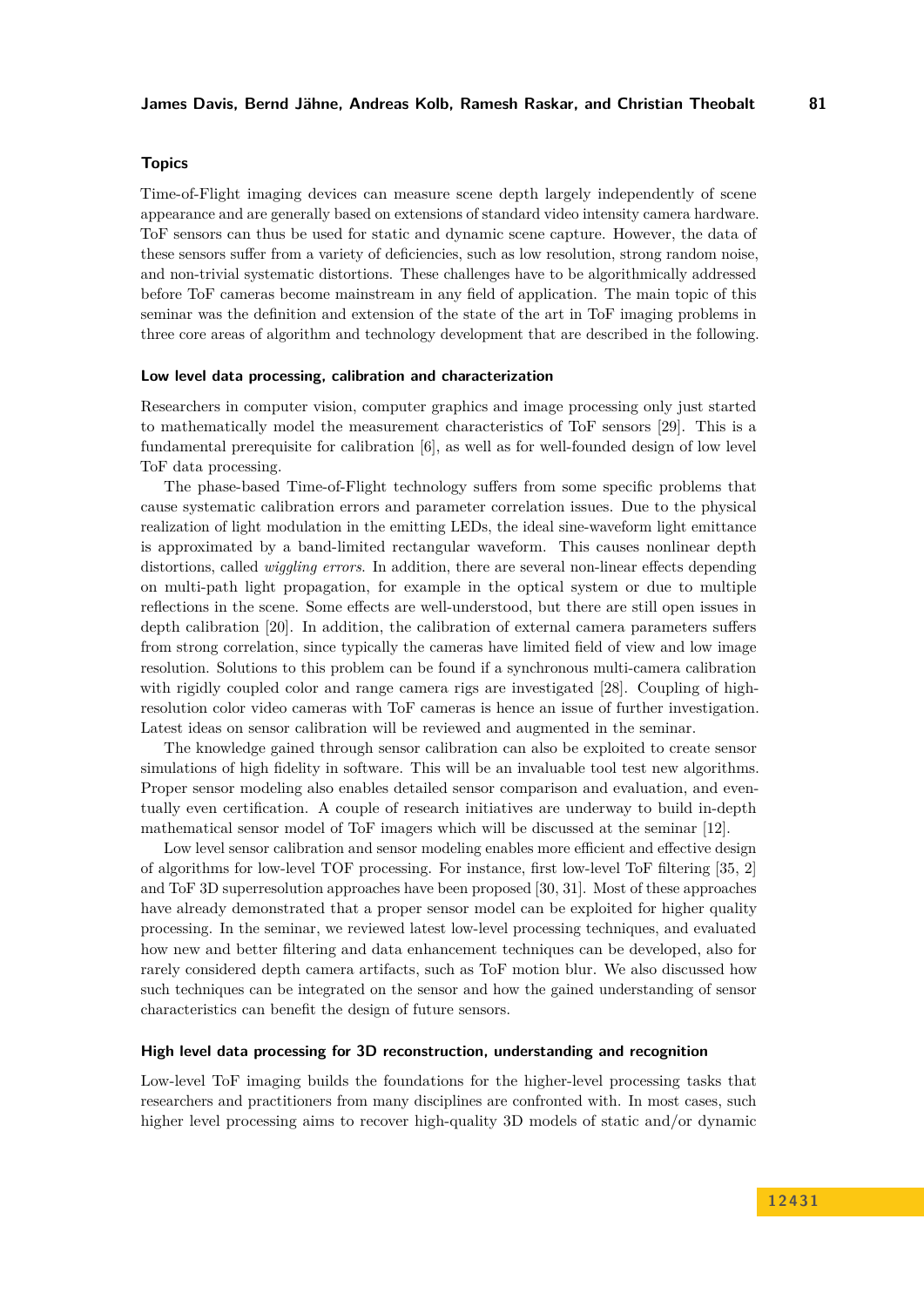scenes that should be displayed, analyzed, interactively modified, or used for recognition and scene understanding.

One major field of research using higher-level ToF image processing is computer graphics. Here, efficient acquisition of geometric models of static and dynamic scenes is of tremendous importance, and has many applications in interactive 3D rendering, geometric modeling and product design, 3D human computer interaction, cultural heritage, as well as professional media and game productions. ToF sensors can be an important asset here in order to replace the costly, highly specialized, complex and often intrusive acquisition technology currently used for such tasks. Static scene acquisition is mostly performed based on active scanners, using structured light or laser-based triangulation. Dynamic scene capture can also be achieved with structured light devices, and specialized optical systems that track fiducial markers exist for capturing motion. Being able to solve similar reconstruction tasks with only ToF cameras would be a big step ahead and eventually make 3D acquisition technology available to a wider range of users.

For a long time computer vision researchers have successfully developed 3D reconstruction approaches from single or multiple cameras that exploit certain photometric or radiometric cues. Many of them have in common that they are computationally expensive and that they only succeed under certain scene conditions, such as if scenes are sufficiently textured. An enormous potential lies in the fusion of ToF sensors with standard sensors for computer vision and robotics problems. Most areas in computer vision benefit from depth or range information; however, due to the difficulty in reconstruction of robust depth maps in real–world environments — especially in real–time applications — most state of the art solutions in areas like object recognition, gesture and action recognition in man-machine communication, pedestrian detection, and low–level tasks like segmentation just rely on 2D intensity information. Available depth and shape cues in real–time together with intensity information will open new possibilities to improve quality and robustness of algorithms and systems in such areas [\[25,](#page-23-3) [10,](#page-22-3) [13,](#page-22-4) [11,](#page-22-5) [24,](#page-23-4) [21\]](#page-23-5). In this context, there are several open problems, which were discussed during this seminar: do we need to define new features to be extracted from Time-of-Flight data and which feature will lead to a gain in quality compared to nowadays state of the art solutions? How can we deal with resolution and noise level of such cameras to complement normal 2D intensity information? Will we need to fuse Time-of-Flight information with 2D intensity data of standard CCD cameras, or are there applications, that can benefit from Time-of-Flight cameras by itself?

Another area in which ToF imaging will play a major role in future, is video processing, in particular 3D video and 3D TV. The analysis of dynamic 3D scenes from video requires the simultaneous processing of color video and range data. While traditional approaches using multi-view video are already quite successful, the advent of ToF range technology allows novel insights, novel applications and ease of acquisition. Traditional multi-view depth reconstruction requires sufficiently textured scenes, which might not be the case for arbitrary scenes, especially in indoor environments. This might lead to incomplete reconstruction results. ToF range acquisition has the potential for handling range data in dynamic video, but still many issues need to be solved and discussed by experts: in particular the challenging noise, uncertainty in the measurements, and low resolution of current ToF cameras represent a challenge. First applications handling video-rate HD-TV depth processing can be found in systems for 3D-Television capture [\[7\]](#page-22-6) or in general computer graphics applications [\[17\]](#page-23-6).

In many other areas, for instance computational photography, computational videography and medical engineering, researchers are facing similar reconstruction problems and can benefit from ToF sensors. For instance, in medical engineering, ToF cameras have been used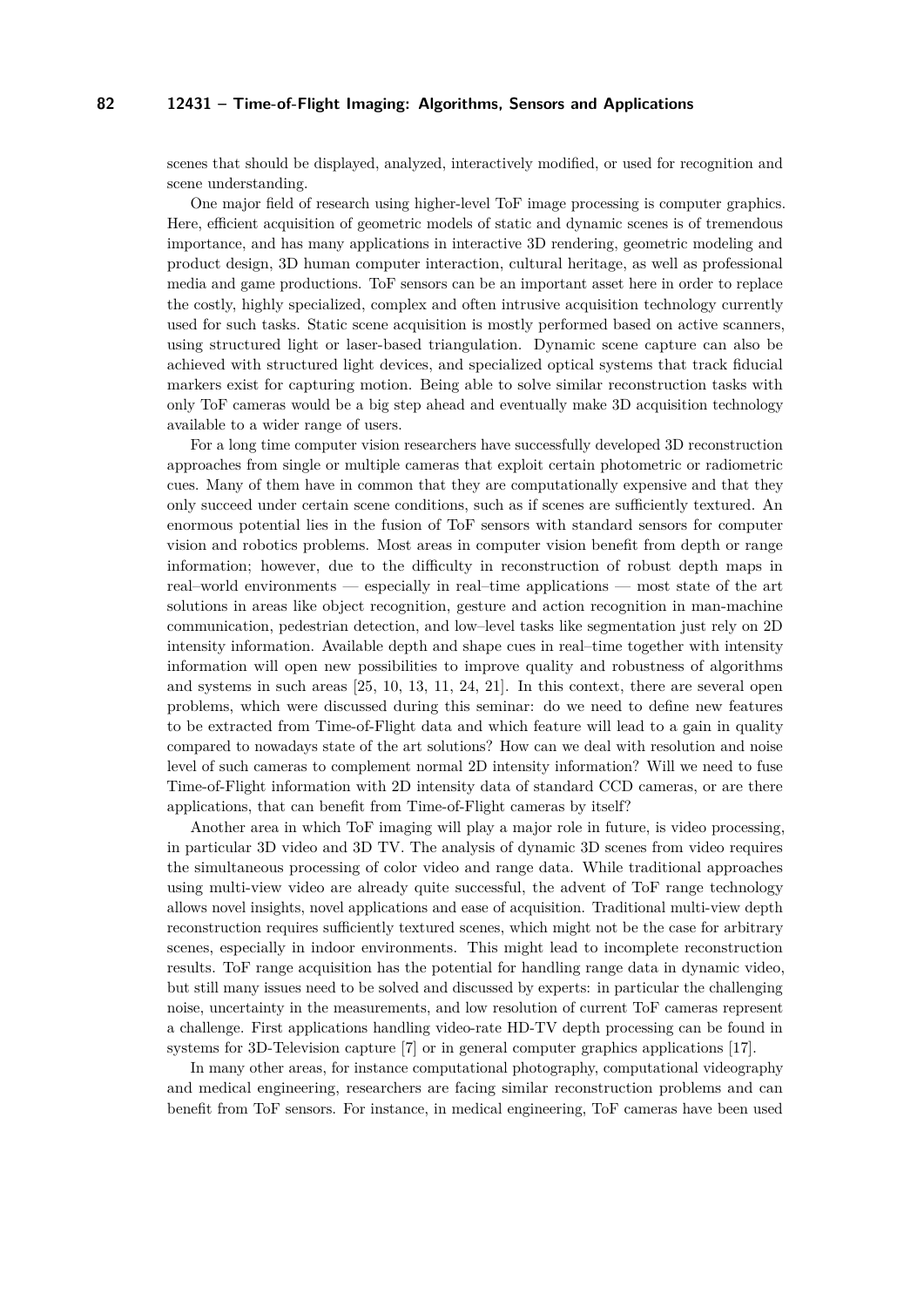#### **James Davis, Bernd Jähne, Andreas Kolb, Ramesh Raskar, and Christian Theobalt 83**

to detect patient position [\[26\]](#page-23-7) and respiratory motion in radiotherapy [\[27,](#page-23-8) [23\]](#page-23-9).

The above list of examples shows that the algorithmic problems to be solved for making ToF sensors usable for high level reconstruction in different areas are very similar. The main challenge will be to enable high quality reconstruction despite strongly distorted and low-resolution raw ToF sensor output. Several strategies have been explored to attack these problems: Sensor fusion approaches combine depth and intensity cameras, spatiotemporal reconstruction approaches recover higher detail by accumulating and aligning measurements over time, superresolution and alignment can be combined to enable highquality 3D reconstruction. Given such better quality reconstructions, the captured data can be employed as scene models ore further analyzed for capturing motion and gestures, for recognizing activities, for recognizing objects, or for analyzing the environment in a navigation scenario. The seminar therefore reviewed latest algorithms for static and spatio-temporal 3D reconstruction from ToF data. We have also discussed how they need to be tuned for specific applications, such as motion capture and recognition. Finally, we discussed ways to better integrate low-level and high-level processing.

#### **Sensor technology and new depth sensor designs**

While algorithm design for low-level and high-level TOF imaging were the main focus of this seminar, we also initiated to enable a dialogue between hardware manufacturers and algorithm designers. On the one hand this familiarized hardware designers with the state-ofthe-art in ToF data processing, and sensibilized them for the existing challenges and specific application requirements. In return, algorithm designers deepened their knowledge about the fundamental physical principles of ToF imaging and gain a better understanding for the physical origins of sensor characteristics.

It is possible that relatively simple changes to the ToF hardware would result in the possibility of new sensor designs. ToF cameras make use of a CMOS sensor that is an enhanced version of a normal camera with extra circuitry at each pixel, and a structured IR illuminator. A great deal of prior research exists on using "normal" CMOS cameras together with triangulation based structured light to recover depth. The structured illuminator in these two research areas makes use of different principles, and the internal frame rate of the ToF camera is much higher, but the hardware components are broadly similar, suggesting that sharing of ideas might be fruitful.

Importantly, ToF and triangulation have complementary error characteristics, strengths, and weaknesses. For example, ToF sensors tend to perform better at a distance, and triangulation tends to perform better at close range. This leaves open the possibility of new sensor designs that make use of ideas from both ToF and structured light, with greatly improved robustness and accuracy. For example: chips could be designed with both "normal" and "ToF" pixels, the ToF light source could have a focusing lens and spatial pattern, the modulated light used with the ToF sensor could be similar to structured light patterns, the data from ToF could be used as a rough guess to disambiguate phase/depth in structured light when there are not enough patterns.

We are convinced that through a dialogue between hardware and algorithm designers, both sides can benefit. An example for a related research area in which such a dialogue has already resulted in great advancements is the area of computational photography. There, algorithm designers and hardware manufacturers have worked together on new designs for optical systems and processing algorithms that open up new ways of digital imaging, e.g., through high dynamic range imaging, wave front coding etc. We believe that the advent of ToF depth imaging technology is a further boost to this development, as it was already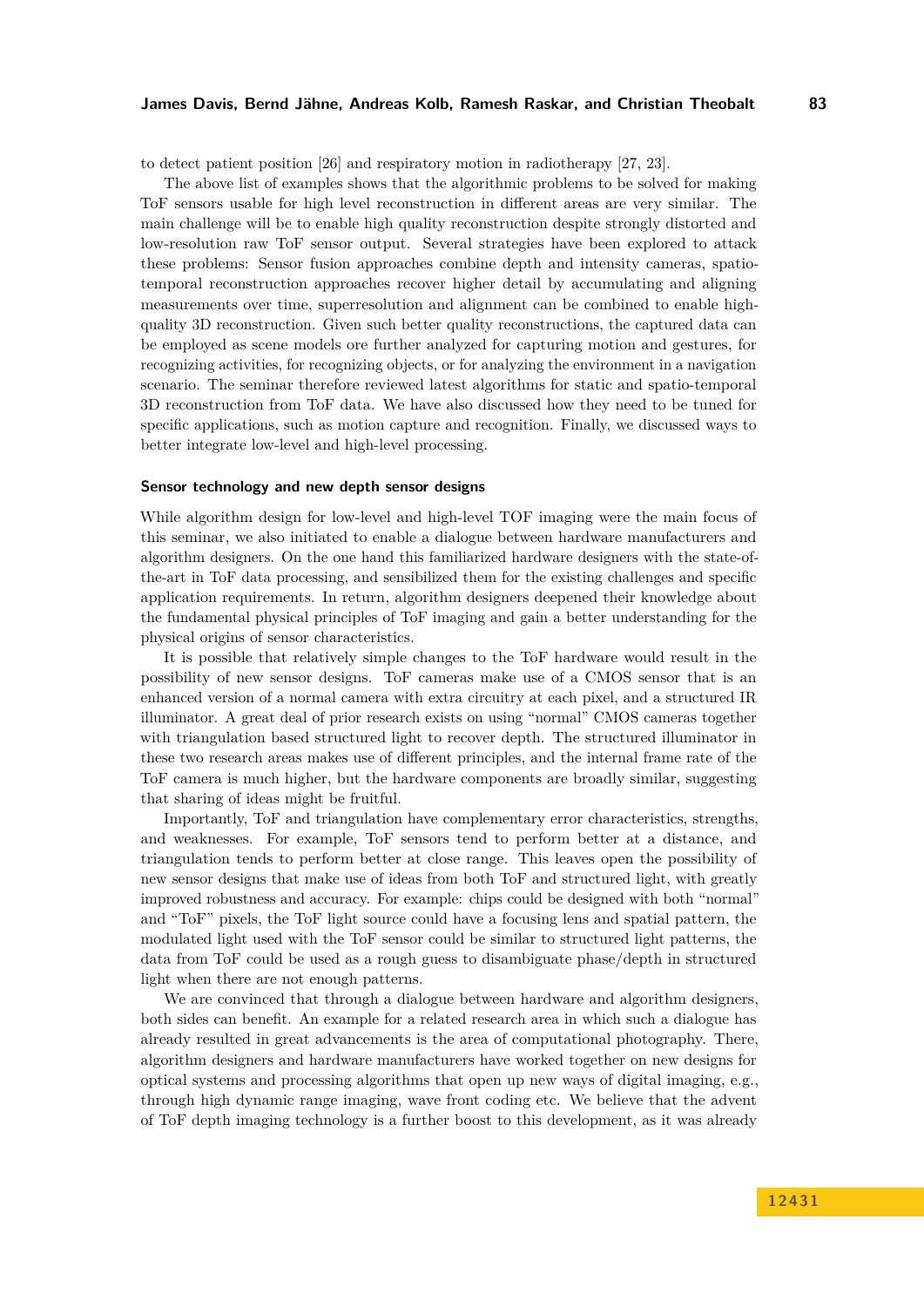shown by new ideas on space-time imaging [\[16\]](#page-23-10). We also believe that ToF designs can have a similar impact in the emerging field of computational videography where future video sensors and processing paradigms are developed. We believe that the seminar served as a platform to initiate such developments by bringing together key players in the field. In this context, the pros and cons of alternative depth measurement sensors, such as IR-based active stereo cameras, have also been discussed.

#### **Goals and Achievements of the Seminar**

The overall goal of this seminar was to bring together researchers from several TOF-related disciplines, review the state-of-the-art in ToF imaging on both the algorithmic and hardware side, and develop new concepts for algorithms and devices that advance the field as a whole. The seminar was not intended to be a classical workshop or conference where mostly finished research is presented. We wanted the seminar to be a platform for identifying and discussing the big open research questions and challenges. More specifically, the following is a list of challenges that have been discussed at the seminar, since they form the basis of low-level and applied research with Time-of-Flight cameras:

- Low-level processing
	- $\blacksquare$  Basic mathematical modeling of ToF cameras: image formation model, noise modeling, calibration of the sensor and optics.
	- Low-level image processing problems: resolution enhancement through superresolution and sensor fusion, data filtering, feature extraction under random and systematic distortions.
- $\blacksquare$  High-level processing
	- $S$  Static shape scanning: high-quality geometry scanning, 3d superresolution, alignment approaches, probabilistic methods for reconstruction and alignment under noise.
	- Dynamic shape scanning: Spatio-temporal filtering, multi-sensor fusion approaches, model-based dynamic scene reconstruction, unsupervised dynamic scene reconstruction (joint model-building and motion reconstruction), marker-less motion and performance capture, 3d video.
- Improvements of sensor design: pixel design, light source design and arrangement, Timeof-Flight measurement principles: amplitude modulation vs. shutter. In this context we will also discuss standardization questions.

The seminar was very successful with respect to the set goals and initiated great interaction between researchers from different domains which had never happened in this way at other conferences or workshops.

In order to best initiate this interaction, we decided to organized a multi-faceted scientific programme. It consisted of a variety of different presentation formats. In particular, we had a series of research talks on the different research problems which we wanted to address in the seminar. When selecting the research talks, we planned for having a mix of presentations by junior and senior researchers, as well as balance of different topics. Presenters dedicated at least half the presentation time to address open research problems in order to spawn new research projects and collaborations. In order to further initiate discussion between researchers with different backgrounds, and in order to very practically identify potential research projects, we also organized working groups in which small teams discussed certain focus topics. Finally, the seminar participants organized very informal evening sessions in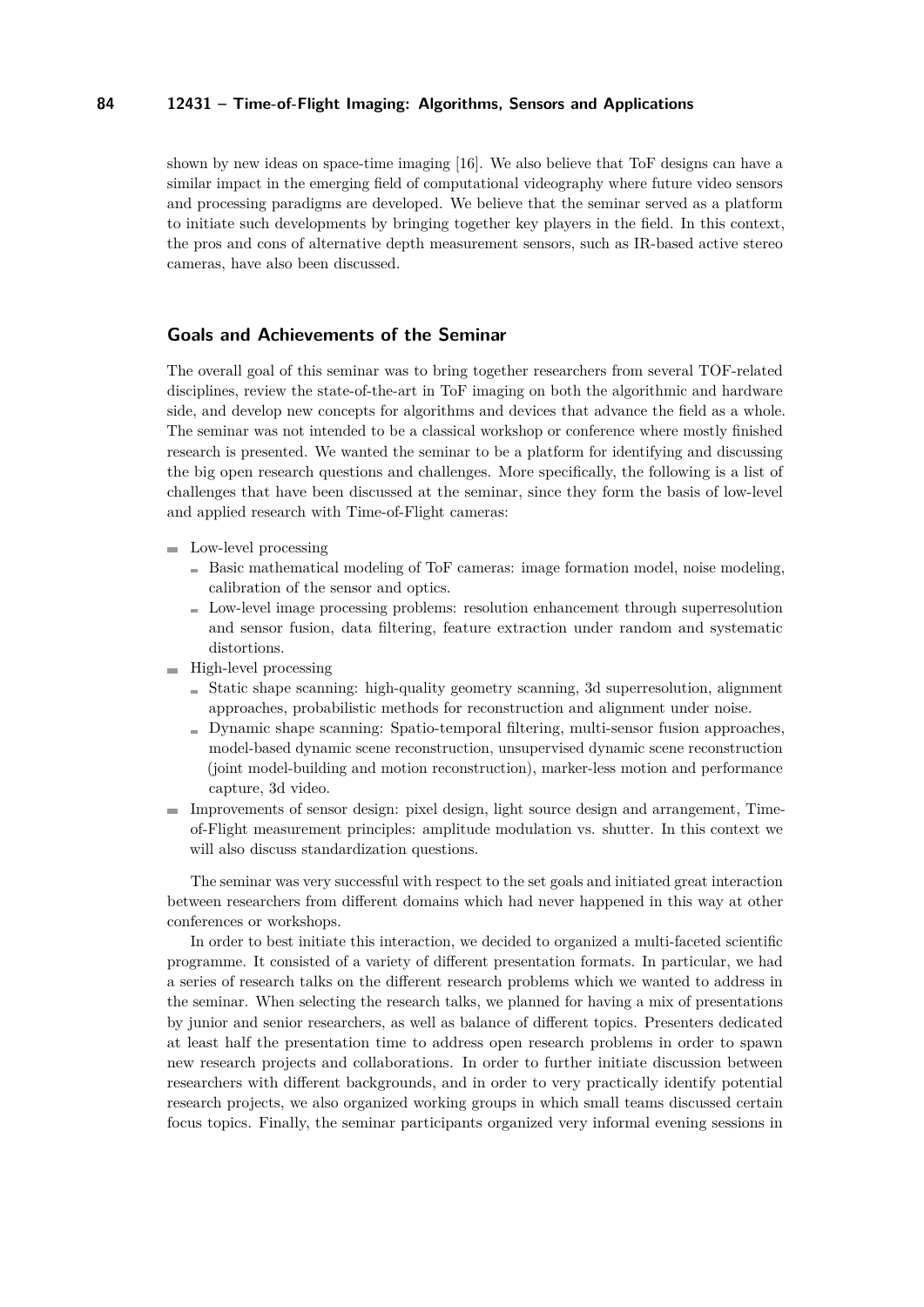which special cross-disciplinary research topics were discussed in a very informal way. Finally, a demo session enables researchers and hardware specialists to showcase their latest results.

As an outcome of this, a very lively discussion and interaction was started between participants, and many concrete research projects were defined. Most fruitful discussions started on the topics of: 1) how to better exploit existing hardware and software systems; 2) the limitation of existing sensors and how to break them; 3) new combinations of existing (heterogeneous) sensors; 4) technical and economical limitations of hardwares.

To achieve sustainability beyond the seminar the organizers will edit a book summarizing the main methods, applications, and challenges in the context of ToF technology based on the presentations and discussions during the seminar. Such a book is currently missing in the community and the seminar itself shall also act as catalyzer for such a project. For more rapid dissemination of ideas and results, the organizers also created Wiki<sup>1</sup> which will be eventually relocated and maintained permanently.

 $1$  <http://www.dagstuhl.de/wiki/index.php?title=12431>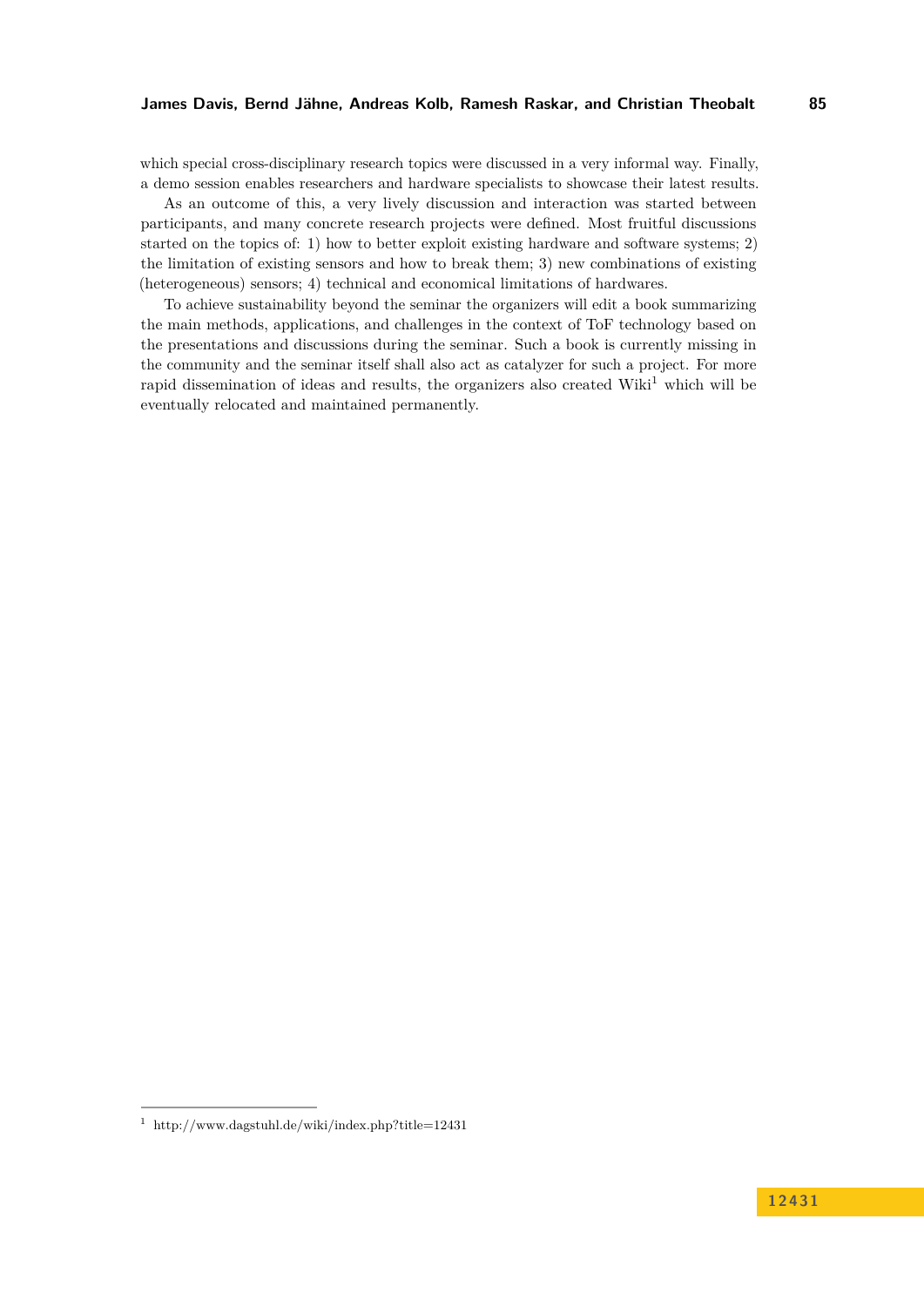| <b>Overview of Talks</b>                                                                                    |          |
|-------------------------------------------------------------------------------------------------------------|----------|
|                                                                                                             |          |
| Benchmarking Time-of-Flight Data for Specific Application Demands                                           | 88       |
| Capturing and Visualizing Light in Motion                                                                   | 88       |
| Frequency Analysis of Transient Light Transport with Applications in Bare Sensor<br>Imaging                 | 89       |
| Gesture-based interaction with ToF cameras                                                                  | 89       |
| Mitigating common distortion sources, and exploring alternative applications, for<br>Time-of-Flight cameras |          |
| Difficulties and novel applications in a low-cost multi-view depth camera setting                           | 90       |
| Will Depth Cameras Have a Long-term Impact on Computer Vision Research?                                     | 90<br>91 |
| Capturing and Visualizing Light in Motion                                                                   | 91       |
| Open questions in full-body motion estimation with depth cameras                                            | 92       |
| Can we reconstruct the shape of a mirror-room from multi-bounce ToF measure-<br>ments?                      |          |
| Deformable Object Detection in Underwater ToF Videos                                                        | 92       |
| Efficient Deformation Reconstruction from Depth and Color Images using Analysis<br>by Synthesis             | 92       |
| Efficient Gaussian Process Regression-based Image Enhancement                                               | 93       |
| Real Time Handling of Depth Data                                                                            | 93       |
|                                                                                                             | 94       |
| Automated classification of therapeutical face exercises using the Kinect                                   | 94       |
| Enhancing ToF measurements: current work, evaluation with ground truth and<br>open problems                 | 94       |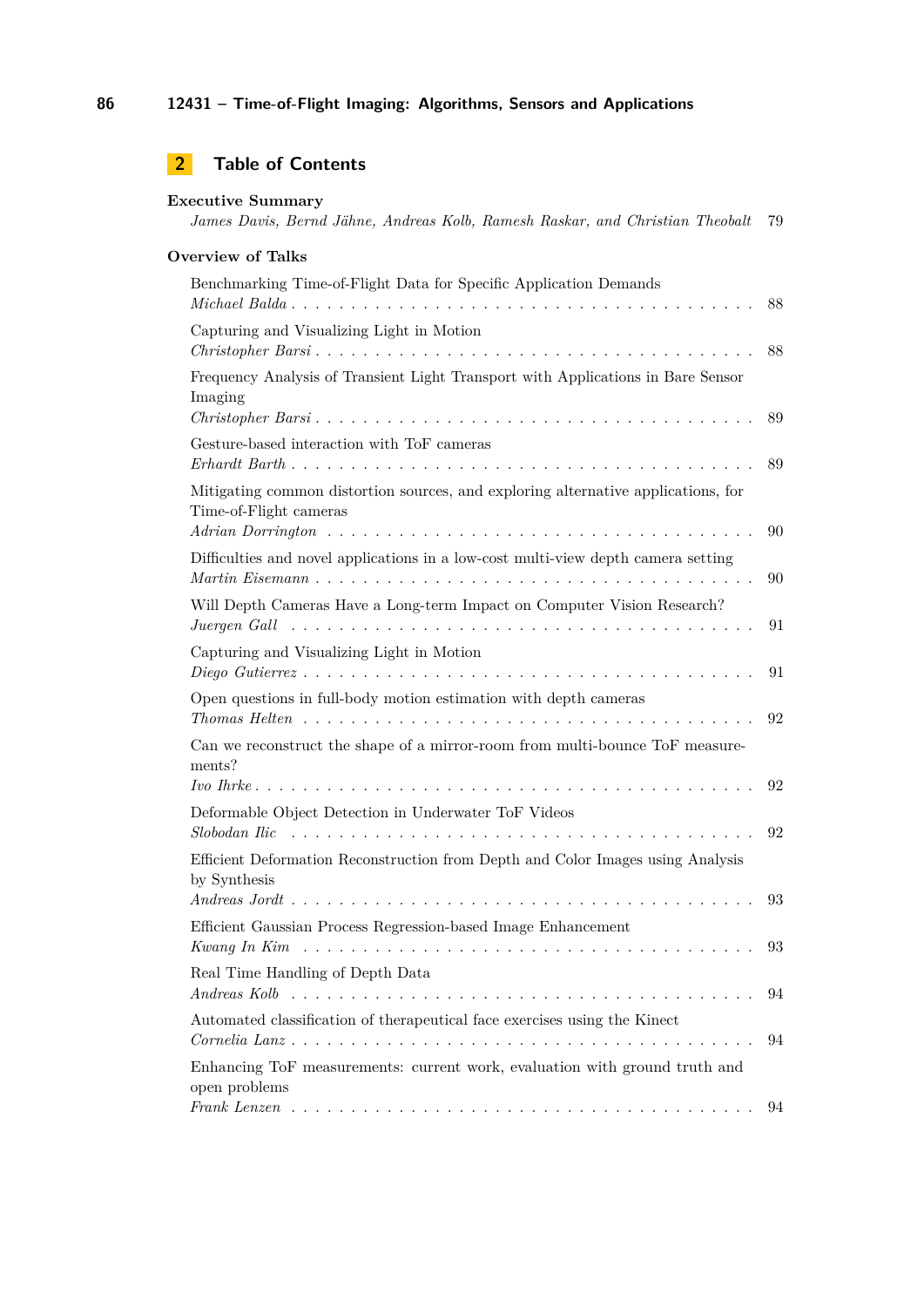| Patch Based Synthesis for Single Depth Image Super-Resolution                               | 95 |
|---------------------------------------------------------------------------------------------|----|
| Can ToF Cameras Enable Dynamic Interactive Ubiquitous Displays?                             | 95 |
| TOF Ground Truth Generation                                                                 | 96 |
| Real-world 3D video production with ToF cameras                                             | 96 |
| Time-of-Flight cameras for computer-assisted interventions: opportunities and<br>challenges |    |
|                                                                                             | 97 |
| SoftKinetic DepthSensing and 3D gesture recognition technologies                            | 97 |
| Frequency Analysis of Transient Light Transport with Applications in Bare Sensor<br>Imaging | 98 |
| 3D Modeling and Motion Analysis from a Single Depth Camera                                  | 98 |
| <b>Working Groups</b>                                                                       |    |
| Non-standard usage of ToF hardware $-$ Brainstorming                                        | 99 |
| Time of Flight Cameras vs. Kinect                                                           |    |
| Real-world 3D video production with ToF cameras                                             |    |
|                                                                                             |    |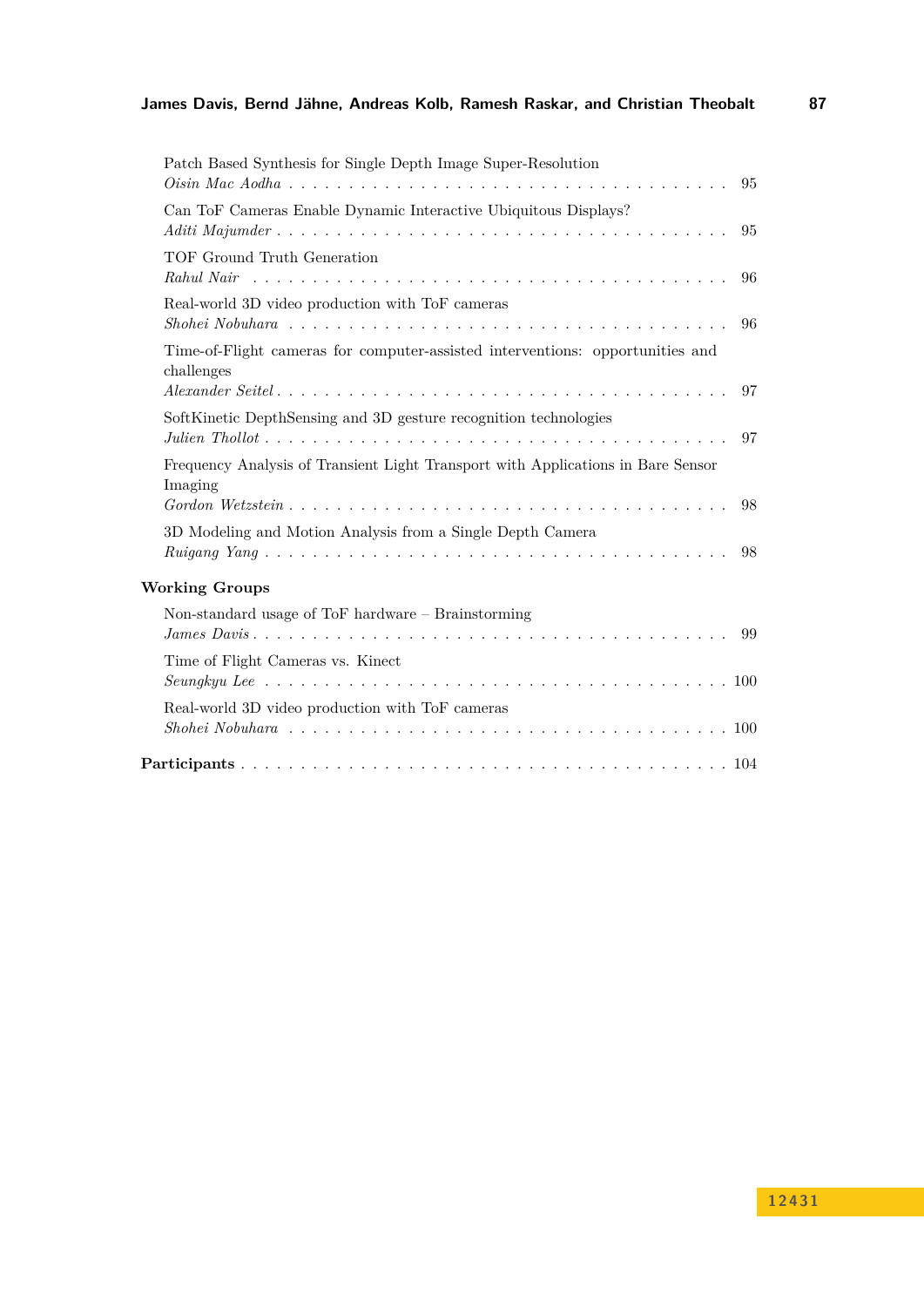## <span id="page-9-0"></span>**3 Overview of Talks**

Research talks addressed specific algorithmic problems in Time-of-Flight imaging. Each presenter dedicated a lot of his presentation time to talk about big open research challenges that the community should look into.

## <span id="page-9-1"></span>**3.1 Benchmarking Time-of-Flight Data for Specific Application Demands**

*Michael Balda (Metrilus GmbH – Erlangen, DE)*

License  $\circledast \circledast \circledast$  [Creative Commons BY-NC-ND 3.0 Unported](http://creativecommons.org/licenses/by-nc-nd/3.0/) license © [Michael Balda](#page-9-1) **Joint work of** Balda, Michael; Schaller, Christian; Placht, Simon

Depth data acquired with Time-of-Flight (ToF) sensors suffers from many typical measurement artifacts such as motion artifacts, intensity related depth error, flying pixels, temperature drift, interference between multiple ToF cameras or effects caused by multi-path reflections and many more. Some of these issues can be addressed on chip or illumination level, others can be reduced with proper post-processing methods or, of course, hybrid approaches.

In this talk we outline the influence of these artifacts in practical medical and industrial ToF-applications such as robotics and gesture interaction.From these practical experiences we derive some of the requirements on countermeasures for specific scenarios. When developing new algorithms that process ToF-data and deal with ToF-artifacts it is of course necessary to quantify their performance in specific scenarios in a reproducible way. We suggest some selected benchmarks to evaluate the efficiency of existing countermeasures in standardized scenarios and give a short overview on how the currently available sensors perform in these benchmarks.

Furthermore, we would like to discuss ideas for benchmarking ToF in general and identify possible drawbacks and improvements for benchmarks and find necessary prerequisites to ensure a fair comparison of different sensors and algorithms. These prerequisites could for instance cover the influence of background light or reasonable camera resp. illumination warm-up periods.

#### <span id="page-9-2"></span>**3.2 Capturing and Visualizing Light in Motion**

*Christopher Barsi (MIT – Cambridge, US)*

License  $\circledcirc$   $\circledcirc$   $\circledcirc$  [Creative Commons BY-NC-ND 3.0 Unported](http://creativecommons.org/licenses/by-nc-nd/3.0/) license © [Christopher Barsi](#page-9-2)

We show a technique to capture ultrafast movies of light in motion and synthesize physically valid visualizations. The effective exposure time for each frame is under two picoseconds. Capturing a 2D video with such a high time resolution is highly challenging, given the extremely low SNR associated with a picosecond exposure time, as well as the absence of 2D cameras that can provide such a shutter speed. We re-purpose modern imaging hardware to record an ensemble average of repeatable events that are synchronized to a streak tube, and we introduce reconstruction methods to visualize propagation of light pulses through macroscopic scenes. Capturing two-dimensional movies with picosecond resolution,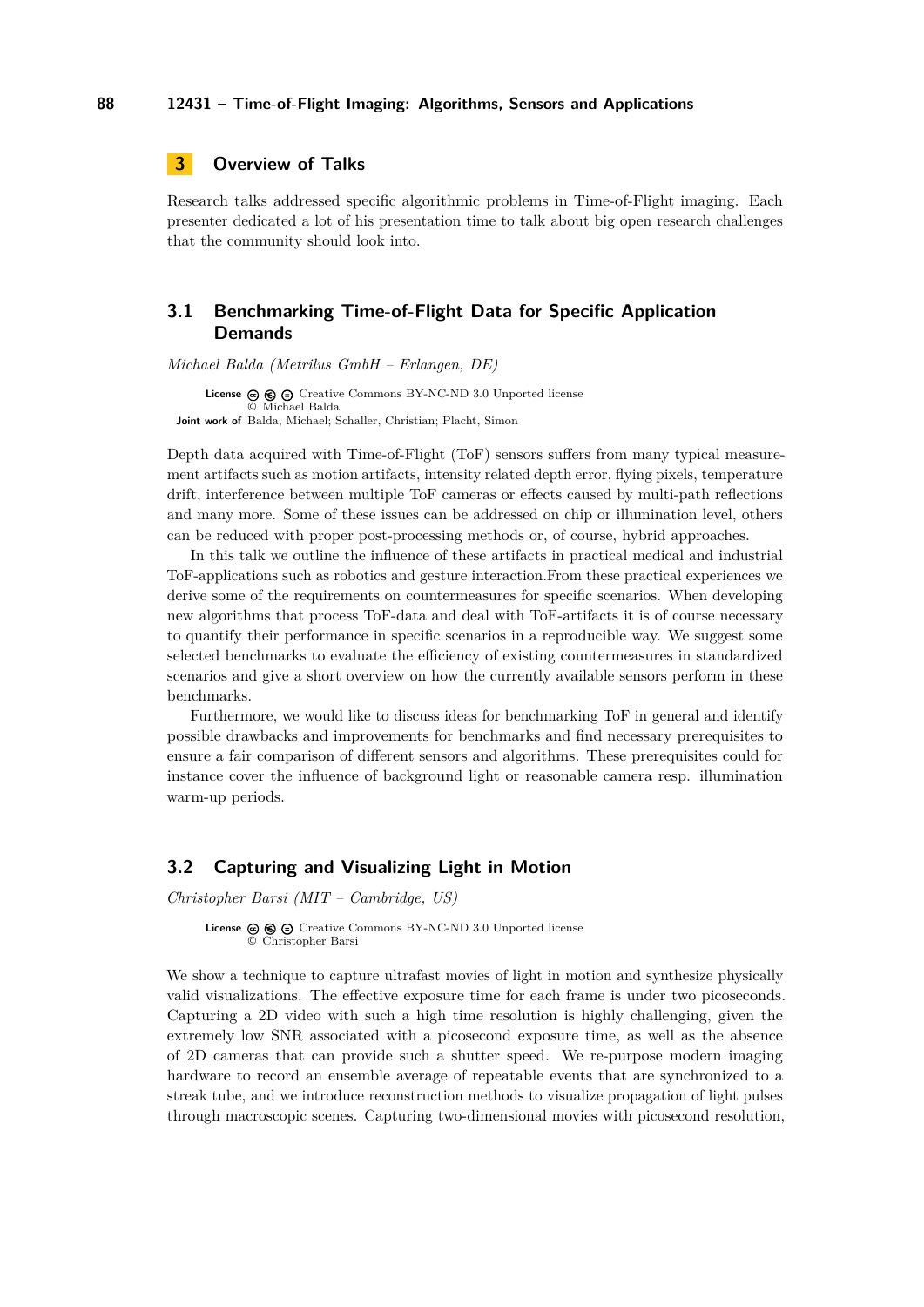we observe many interesting and complex light transport effects, including multi bounce, delayed mirror reflection, and sub-surface scattering. We notice that the time instances recorded by the camera, i.e. "Camera time" is different from the time of the events as they happen locally at the scene location, i.e. "world time". We introduce a notion of time warp between the two space-time coordinate system, and rewarp the space-time movie for a different perspective. This technique offers support for image-based rendering of relativistic events.

## <span id="page-10-0"></span>**3.3 Frequency Analysis of Transient Light Transport with Applications in Bare Sensor Imaging**

*Christopher Barsi (MIT – Cambridge, US)*

**License**  $\circledcirc$   $\circledcirc$  [Creative Commons BY-NC-ND 3.0 Unported](http://creativecommons.org/licenses/by-nc-nd/3.0/) license © [Christopher Barsi](#page-10-0)

Light transport has been extensively analyzed in both the spatial and the frequency domain; the latter allows for intuitive interpretations of effects introduced by propagation through free space and optical elements, as well as for optimal designs of computational cameras capturing specific visual information. We relax the common assumption that the speed of light is infinite and analyze free space propagation in the frequency domain considering spatial, temporal, and angular light variation. Using this analysis, we derive analytic expressions for cross-dimensional information transfer and show how this can be exploited for designing a new, time-resolved bare sensor imaging system.

#### <span id="page-10-1"></span>**3.4 Gesture-based interaction with ToF cameras**

*Erhardt Barth (Universität Lübeck, DE)*

**License**  $\circledcirc$   $\circledcirc$  [Creative Commons BY-NC-ND 3.0 Unported](http://creativecommons.org/licenses/by-nc-nd/3.0/) license © [Erhardt Barth](#page-10-1)

I will base my talk on the experience with our startup company gestigon (www.gestigon.de). But do not worry, this will not be any kind of commercial. Rather, the startup endeavor tells you in a clear way, which can hurt, what the current limitations of the technology are and what future developments are required. If you need to track all degrees of freedom of two hands with very little hardware, if you need to do that through windows, in bright sunlight, and in cars, you are faced with a number of challenges, for example to (i) invent simple and robust algorithms, (ii) talk to the users and define use cases, (iii) talk to the camera people and jointly optimize hardware and algorithm design. I will briefly sketch our approach to hand- and body-skeleton tracking and discuss the main challenges. In addition to those mentioned above, one of the main technical challenges is to obtain a tight coupling between the user and the application. On top of that you need to understand user intent and a basic alphabet of gestures. It seems worth discussing how such an alphabet could be defined. It would be nice if we could set up an interdisciplinary, international interest group for TOF-based gesture technology.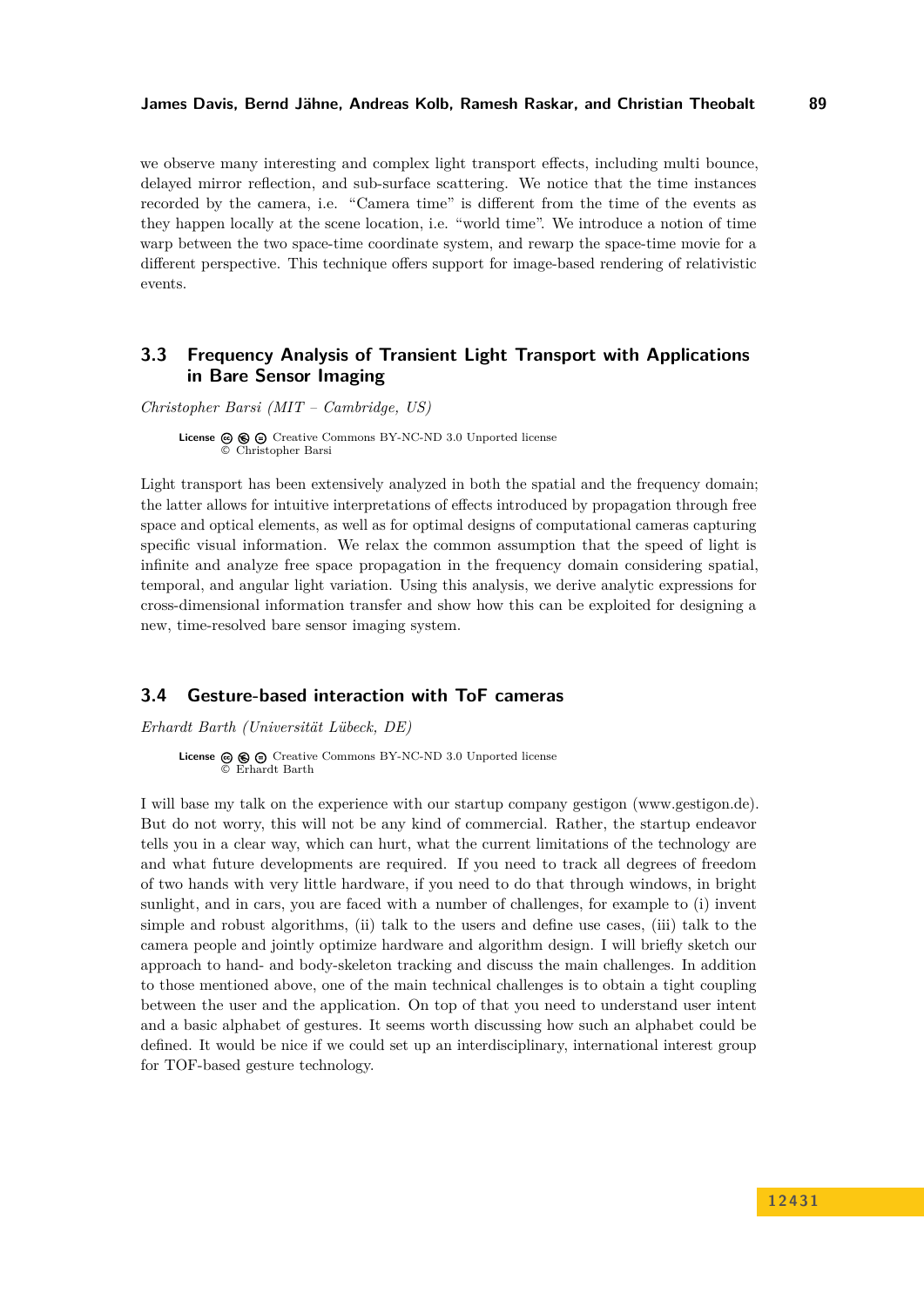## <span id="page-11-0"></span>**3.5 Mitigating common distortion sources, and exploring alternative applications, for Time-of-Flight cameras**

*Adrian Dorrington (University of Waikato, NZ)*

**License**  $\circledcirc$   $\circledcirc$   $\circlearrowright$  [Creative Commons BY-NC-ND 3.0 Unported](http://creativecommons.org/licenses/by-nc-nd/3.0/) license © [Adrian Dorrington](#page-11-0)

The Chronoptics research group has more then ten years experience in the field of Timeof-Flight (ToF) imaging. We have developed several technologies to improve the quality of ToF cameras (see more detail at [http://www.chronoptics.com\)](http://www.chronoptics.com). Some of these technologies are well developed, but others suffer from practical limitations. This talk will introduce the following techniques, and call for collaborators to help address their limitations.

We have developed a Mixed Pixel Separation technique that can resolve multiple returns detected by a single pixel. This is useful for correcting edge effects such as mixed, or so-called "flying", pixel distortion, and for rejecting multi-path distortion. Published and unpublished results demonstrate the efficacy of this algorithm when the phase difference between the multiple returns is large and the signal-to-noise ratio is high, but the algorithm fails with small phase differences or when the measured depth precision is poor.

The combination of "Fluttered shutter" and optical flow techniques have allowed us to detect and quantify motion independently for multiple objects and to correct local motion blur. Although directly quantifying individual object velocity and direction is of interest in many fields, this technique requires further work to improve computational complexity and to automatically enumerate moving objects.

ToF sensors have potential for applications other than distance measurement. For example, the process of Diffuse Optical Tomography (DOT) data acquisition for internal medical imaging is very similar to ToF distance measurement, only the illumination and detection is in contact with the subject's skin and the data is processed in a very different way. We have demonstrated proof-of-principle showing that ToF cameras can be used for non-contact DOT using the NIRFast software package. Due to the multidisciplinary nature of this project, it would benefit significantly from a collaborative approach.

## <span id="page-11-1"></span>**3.6 Difficulties and novel applications in a low-cost multi-view depth camera setting**

*Martin Eisemann (TU Braunschweig, DE)*

License  $\circledcirc \circledcirc \circ$  [Creative Commons BY-NC-ND 3.0 Unported](http://creativecommons.org/licenses/by-nc-nd/3.0/) license

© [Martin Eisemann](#page-11-1)

**Joint work of** Eisemann, Martin; Berger, Kai; Ruhl, Kai; Guthe Stefan; Klose, Felix; Lipski, Christian; Hell, Benjamin; Magnor, Marcus

**URL** <http://www.cg.cs.tu-bs.de/publications/>

High-quality ToF cameras are still expensive nowadays, ranging from only a few to several thousand dollars. While less expensive solutions exist, these come at the cost of a higher signal to noise ratio and lower resolution. In this talk we will take a look at the difficulties, applications and our solutions for such low-cost depth cameras in a multi-view setting.

In this setting we treat the problem of calibration using mirrors, gas reconstruction using depth-images, super-resolution for IR sensors and integrating approximate depth data into dense image correspondence estimation.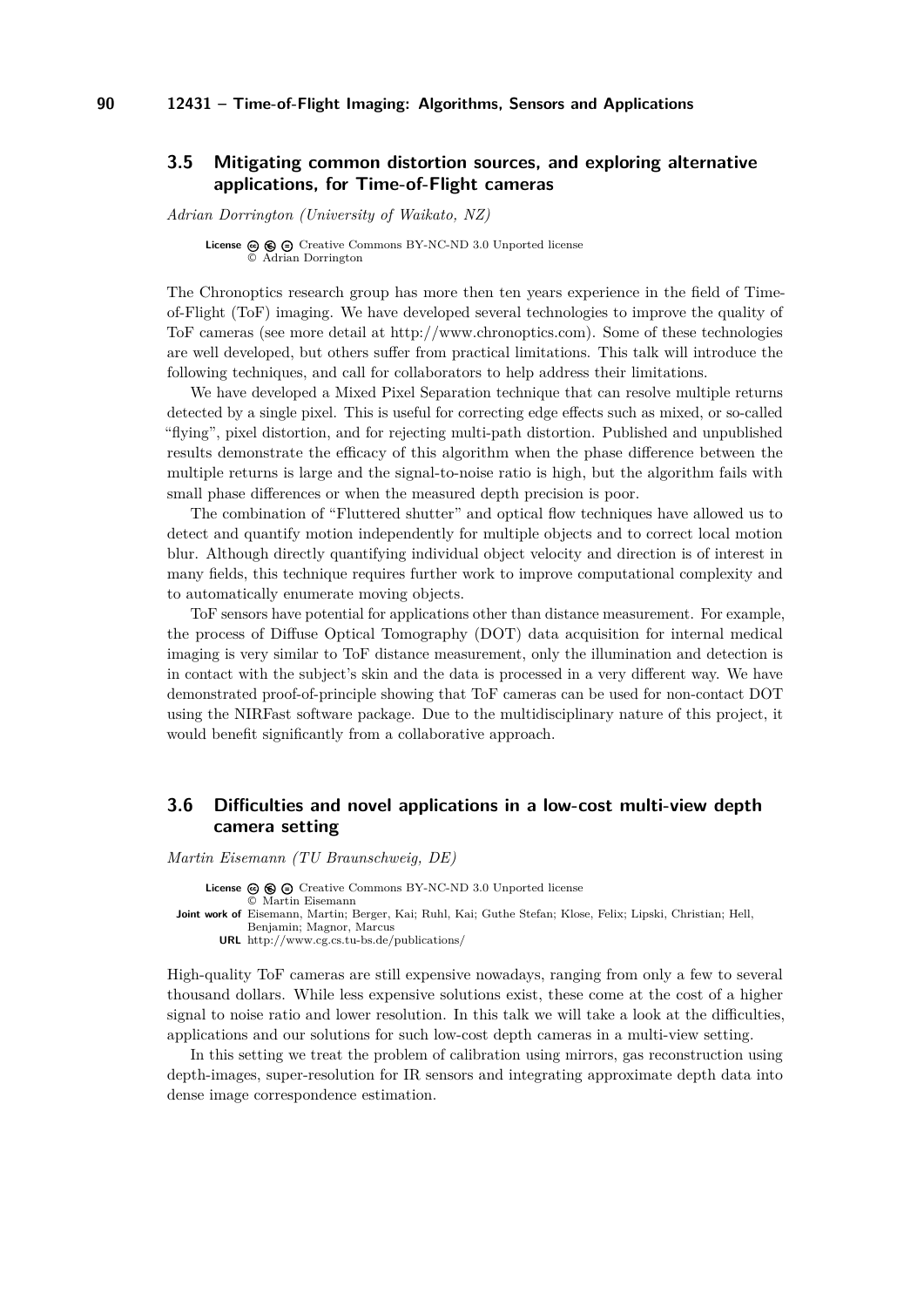Hopefully, these examples give rise to some fruitful discussion on new application fields for depth cameras besides the typical 3D scene reconstruction in the later part of the talk.

## <span id="page-12-0"></span>**3.7 Will Depth Cameras Have a Long-term Impact on Computer Vision Research?**

*Juergen Gall (MPI für Intelligente Systeme – Tübingen, DE)*

License  $\circledcirc \circledcirc \circ$  [Creative Commons BY-NC-ND 3.0 Unported](http://creativecommons.org/licenses/by-nc-nd/3.0/) license © [Juergen Gall](#page-12-0)

Depth cameras have become a commercial success and their popularity in the research community increased with the drop of sensor prices. Since many approaches focus on applying techniques that are well-known from 2D image/video analysis or stereo vision, it is time to discuss if depth sensors will open new research directions in computer vision that will have a long-term impact. To this end, I will review recent publications that appeared at computer vision workshops or conferences and made use of depth cameras for high-level computer vision tasks. Finally, I would like to start a discussion of the future of depth cameras in high-level computer vision research.

#### <span id="page-12-1"></span>**3.8 Capturing and Visualizing Light in Motion**

*Diego Gutierrez (University of Zaragoza, ES)*

**License**  $\odot$   $\odot$   $\odot$  [Creative Commons BY-NC-ND 3.0 Unported](http://creativecommons.org/licenses/by-nc-nd/3.0/) license © [Diego Gutierrez](#page-12-1)

We show a technique to capture ultrafast movies of light in motion and to synthesize physically valid visualizations. The effective exposure time for each frame is under two picoseconds (ps). Capturing a 2D video with this time resolution is highly challenging, given the low signal-to-noise ratio (SNR) associated with a picosecond exposure time, as well as the absence of 2D cameras that can provide such a shutter speed. We re-purpose modern imaging hardware to record an ensemble average of repeatable events that are synchronized to a streak tube, and we introduce reconstruction methods to visualize both propagation of light pulses through macroscopic scenes, as well as relativistic effects of moving bodies.

Capturing two-dimensional movies with picosecond resolution, we observe many interesting and complex light transport effects, including multibounce scattering, delayed mirror reflections, and subsurface scattering. We notice that the time instances recorded by the camera, i.e., "camera times" are different from the time of the events as they happen locally at the scene location, i.e., "world times". We introduce the notion of time unwarping between the two space-time coordinate systems.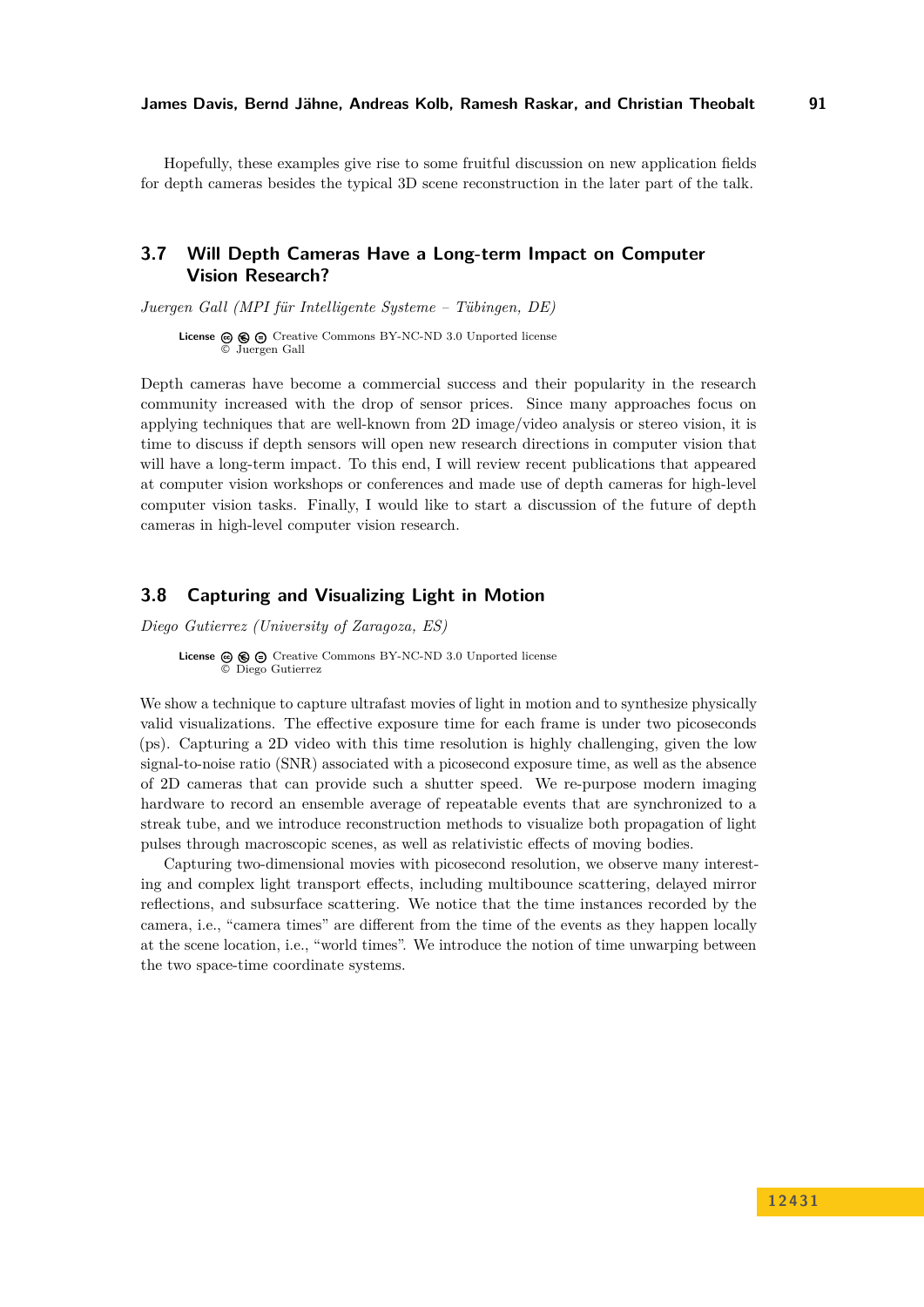### <span id="page-13-0"></span>**3.9 Open questions in full-body motion estimation with depth cameras**

*Thomas Helten (MPI für Informatik – Saarbrücken, DE)*

**License**  $\textcircled{e}$   $\textcircled{e}$   $\textcircled{f}$  [Creative Commons BY-NC-ND 3.0 Unported](http://creativecommons.org/licenses/by-nc-nd/3.0/) license © [Thomas Helten](#page-13-0)

The analysis and recording of full-body human motion data is an important strand of research with applications to movie and game productions, sport sciences, and human computer interaction.In the recent years, the availability of cheap range sensors, such as the Microsoft Kinect has boosted the research on tracking human motions from monocular depth images. Despite the promising approaches in this field there are still unsolved challenges such as (self) occlusions or ambiguities. In this talk, I want to elaborate on the reasons for these challenges and ideas to approach them.

## <span id="page-13-1"></span>**3.10 Can we reconstruct the shape of a mirror-room from multi-bounce ToF measurements?**

*Ivo Ihrke (Universität des Saarlandes, DE)*

**License**  $\circledcirc$   $\circledcirc$   $\circlearrowright$  [Creative Commons BY-NC-ND 3.0 Unported](http://creativecommons.org/licenses/by-nc-nd/3.0/) license © [Ivo Ihrke](#page-13-1)

I will discuss our recent progress in answering this question. We assume that we are given the measurements of a tempo-angularly resolved receiver recording the response of the room to a spherical pulse source. The receiver and the source are inside the room but at separate locations. I will show initial positive results for convex polyhedral rooms in two dimensions. Our method can deal with limited angular and/or temporal data. Also, it is not necessary to know the bounce order of a received pulse. It is however, difficult to establish performance bounds and reconstruction guarantees.

### <span id="page-13-2"></span>**3.11 Deformable Object Detection in Underwater ToF Videos**

*Slobodan Ilic (TU München, DE)*

**License**  $\circledast$   $\circledast$   $\circledast$  [Creative Commons BY-NC-ND 3.0 Unported](http://creativecommons.org/licenses/by-nc-nd/3.0/) license © [Slobodan Ilic](#page-13-2)

The aquaculture industry has been continuously thriving since the 1980s. As the fish farming grows, it becomes important to develop a remote monitoring system to estimate the biomass of a large number of fishes bred in cages. Since around 80% of all sales of farmed fish are arranged pre-harvest, the profit on the sale directly depends on correct estimations of weight, size distribution and totalbiomass. Therefore, the goal of this research is to build an automated and relatively affordable tools for biomass estimation.

Here we will rely on ToF camera images acquired underwater, that are supposed to film fishes in the cage for certain period of time. In order to estimate the biomass the volume of the fish has to be estimated. This can be achieved by first detecting the fishes in every range image of the incoming video stream and then fitting a 3D model to these detections. To find the algorithm that is in line with our problem, we need to understand the challenges in detecting fishes. They include the motion of the fish which makes the object of interest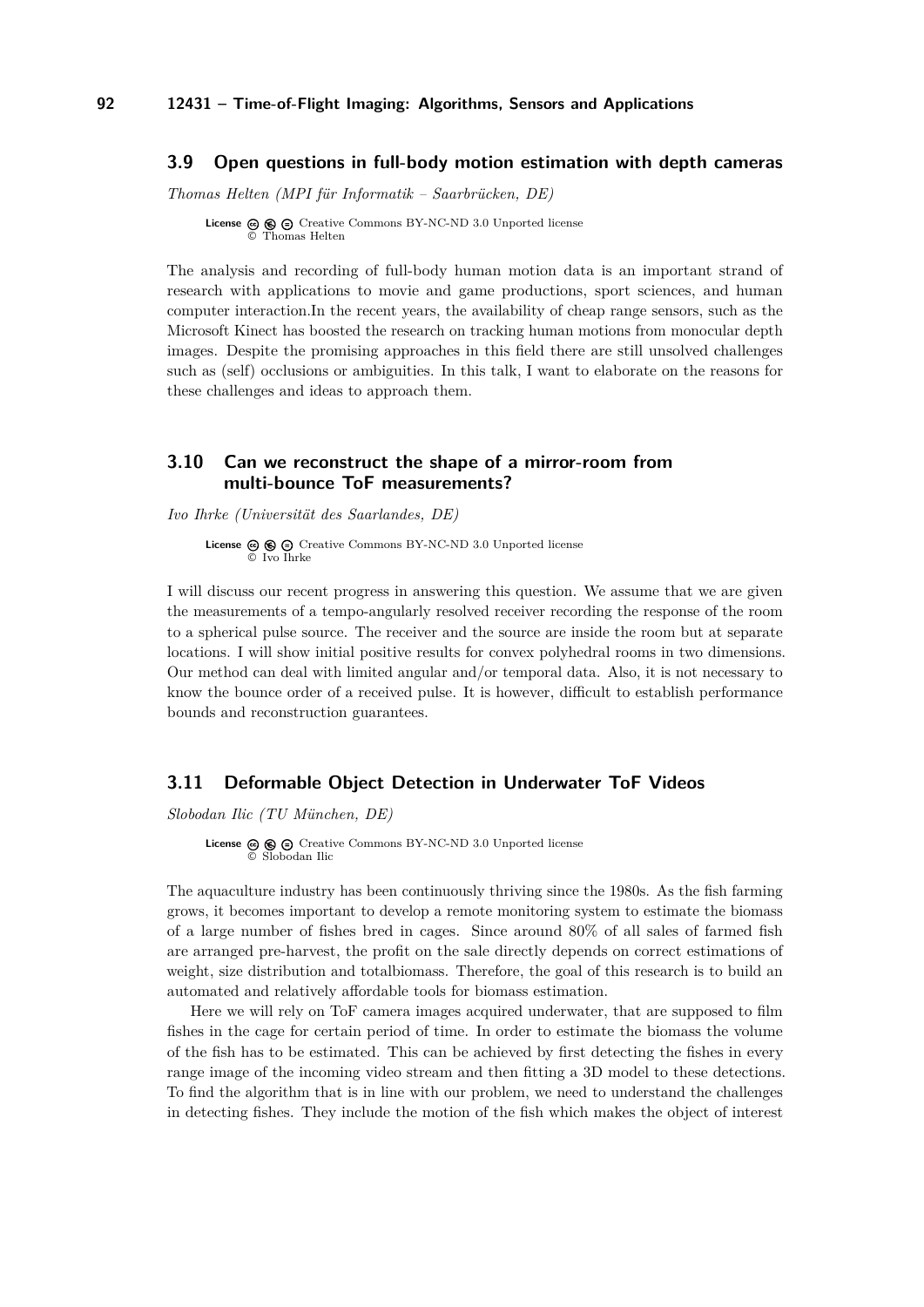deformable, the location of the fish with respect to the camera and occlusions caused by having multiple fishes in every available frame.

In this talk I will present our approach to this problem mainly addressing high-level processing task summarized in developed algorithm for deformable object detection. In addition I would like to briefly introduce the technical challenges related to data acquisition using ToF camera underwater and get opinions of ToF experts about constructing reliable acquisition device underwater.

## <span id="page-14-0"></span>**3.12 Efficient Deformation Reconstruction from Depth and Color Images using Analysis by Synthesis**

*Andreas Jordt (Universität Kiel, DE)*

**License**  $\textcircled{e}$   $\textcircled{e}$  [Creative Commons BY-NC-ND 3.0 Unported](http://creativecommons.org/licenses/by-nc-nd/3.0/) license © [Andreas Jordt](#page-14-0)

The reconstruction of deformations has always been a difficult problem due to the lack of a generic deformation model. Hence, 3d reconstruction of deforming objects ever since can be separated into two classes: Those using an explicit deformation model, e.g. skeletal models, – and those heavily relying on feature movement or optical flow.

Depth sensors like ToF cameras and or the Kinect depth sensor provide valuable scene information but do not provide a stable base for optical flow or feature movement calculation. Approaches associating these depth values with optical flow or feature movement from color images try to circumvent this problem but suffer from the fact that color features are often generated at edges and depth discontinuities, areas in which depth sensors deliver inherently unstable data. This talk introduces how the full potential of depth and color can be tapped by direct methods such as analysis by synthesis, utilizing the complete image data directly to calculate the result. A set of generic and specialized deformation models are introduced as well as an efficient way to synthesize and to optimize high dimensional models. The resulting reconstruction algorithms range from real-time deformation reconstruction methods to very accurate deformation retrieval using models of 100 dimensions and more.

#### <span id="page-14-1"></span>**3.13 Efficient Gaussian Process Regression-based Image Enhancement**

*Kwang In Kim (MPI für Informatik – Saarbrücken, DE)*

**License**  $\circledcirc$   $\circledcirc$   $\circlearrowright$  [Creative Commons BY-NC-ND 3.0 Unported](http://creativecommons.org/licenses/by-nc-nd/3.0/) license © [Kwang In Kim](#page-14-1)

Many computer vision and computational photography applications essentially solve an image enhancement problem. The image has been deteriorated by a specific noise process that we would like to remove, such as aberrations from camera optics and compression artifacts. In this talk, we discuss an algorithm for learning-based image enhancement. At the core of the algorithm lies a generic regularization framework that comprises a prior on natural images, as well as an application-specific conditional model based on Gaussian processes (GPs). To overcome the high computational complexity of GPs, an efficient approximation scheme of large-scale GPs are presented. This facilitates instantly learning task-specific degradation models from sample images. The efficiency and effectiveness of our approach is demonstrated by applying it to an example enhancement application: single-image super-resolution.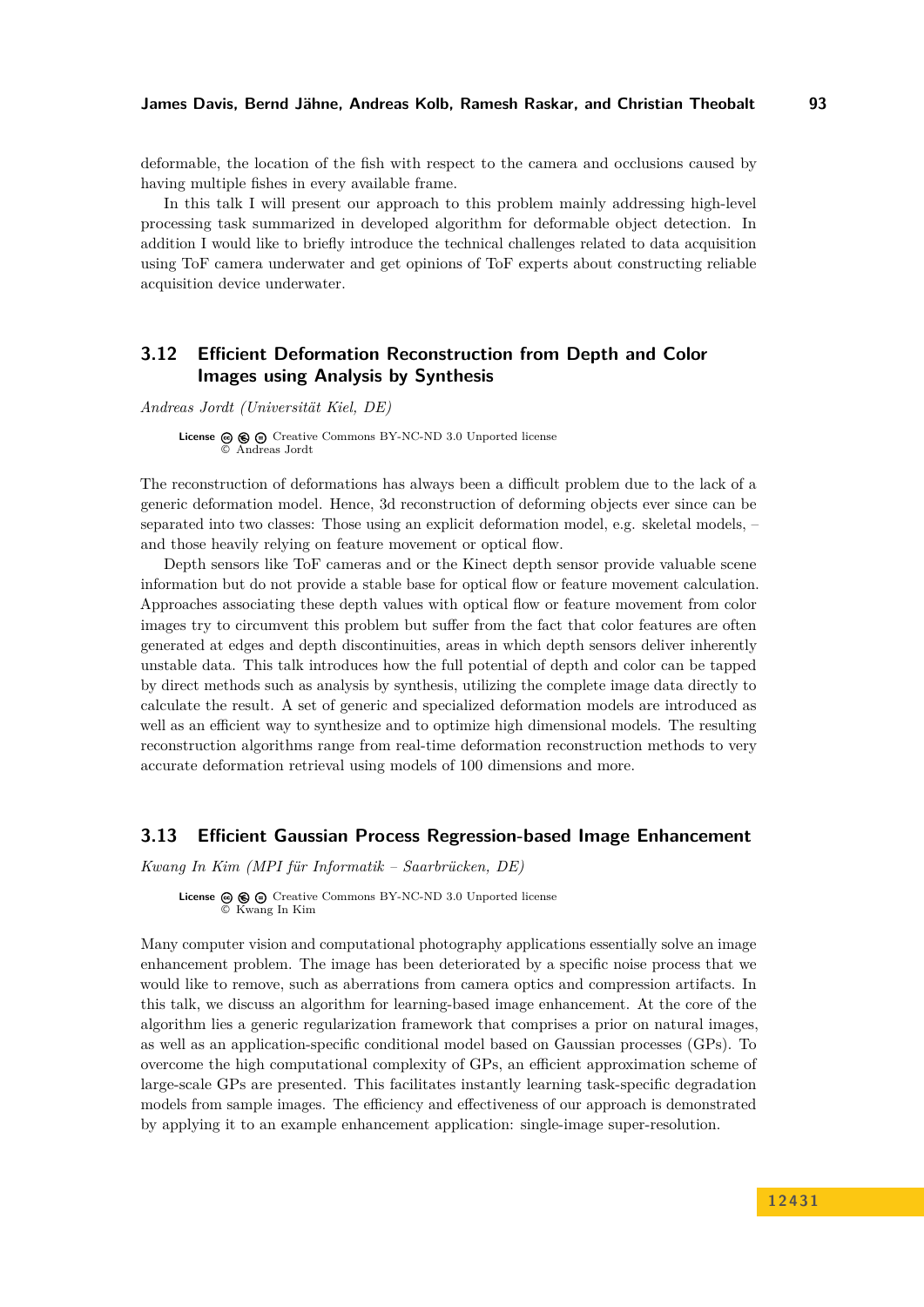### <span id="page-15-0"></span>**3.14 Real Time Handling of Depth Data**

*Andreas Kolb (Universität Siegen, DE)*

**License**  $\textcircled{e}$   $\textcircled{e}$   $\textcircled{f}$  [Creative Commons BY-NC-ND 3.0 Unported](http://creativecommons.org/licenses/by-nc-nd/3.0/) license © [Andreas Kolb](#page-15-0)

The availability of depth data at interactive frame rates poses the challenge of handling a large amount of 3D data at nearly the same speed in order to realize interactive applications.

This talk presents recent results in handling large sets of streamed range data, taking into account the questions of how to reduce the amount of data and how to efficiently store range data. Here, also the quest of handling scene dynamics and of varying range data quality plays a role.

## <span id="page-15-1"></span>**3.15 Automated classification of therapeutical face exercises using the Kinect**

*Cornelia Lanz (TU Ilmenau, DE)*

**License**  $\circledcirc$   $\circledcirc$   $\circlearrowright$  [Creative Commons BY-NC-ND 3.0 Unported](http://creativecommons.org/licenses/by-nc-nd/3.0/) license © [Cornelia Lanz](#page-15-1)

The presentation is going to propose an approach for the topic of therapeutical facial exercise recognition using depth images recorded with the Kinect. In cooperation with speech-language therapists, we determined nine exercises that are beneficial for the therapy of patients suffering from dysfunction of facial movements. Extracted depth features comprise the curvature of the face surface and characteristic profiles that are derived using distinctive landmark points. The presentation will focus on the evaluation of the features. This comprises:

- $\blacksquare$  their discriminative power concerning the classification of nine therapeutical exercises.
- their suitability for a fully automated real-world scenario. This requires features that are robust with respect to slightly varying feature extraction regions.

## <span id="page-15-2"></span>**3.16 Enhancing ToF measurements: current work, evaluation with ground truth and open problems**

*Frank Lenzen (Universität Heidelberg, DE)*

**License**  $\textcircled{e}$   $\textcircled{e}$   $\textcircled{e}$  [Creative Commons BY-NC-ND 3.0 Unported](http://creativecommons.org/licenses/by-nc-nd/3.0/) license © [Frank Lenzen](#page-15-2)

In 2010, the research project 'Algorithms for low cost depth imaging' started at the Heidelberg Collaboratory for Image Processing(HCI), co-financed by the Intel Visual Computing Institute (IVCI) in Saarbrücken. We report on the ongoing work within this project. In particular we consider the topic of denoising ToF data. In order to evaluate the quality of our approaches, we use a ToF data set which was created within this project and is annotated with ground truth. This dataset will be made publicly available.

Moreover, we discuss open problems we encountered during our research and which are of interest for the community.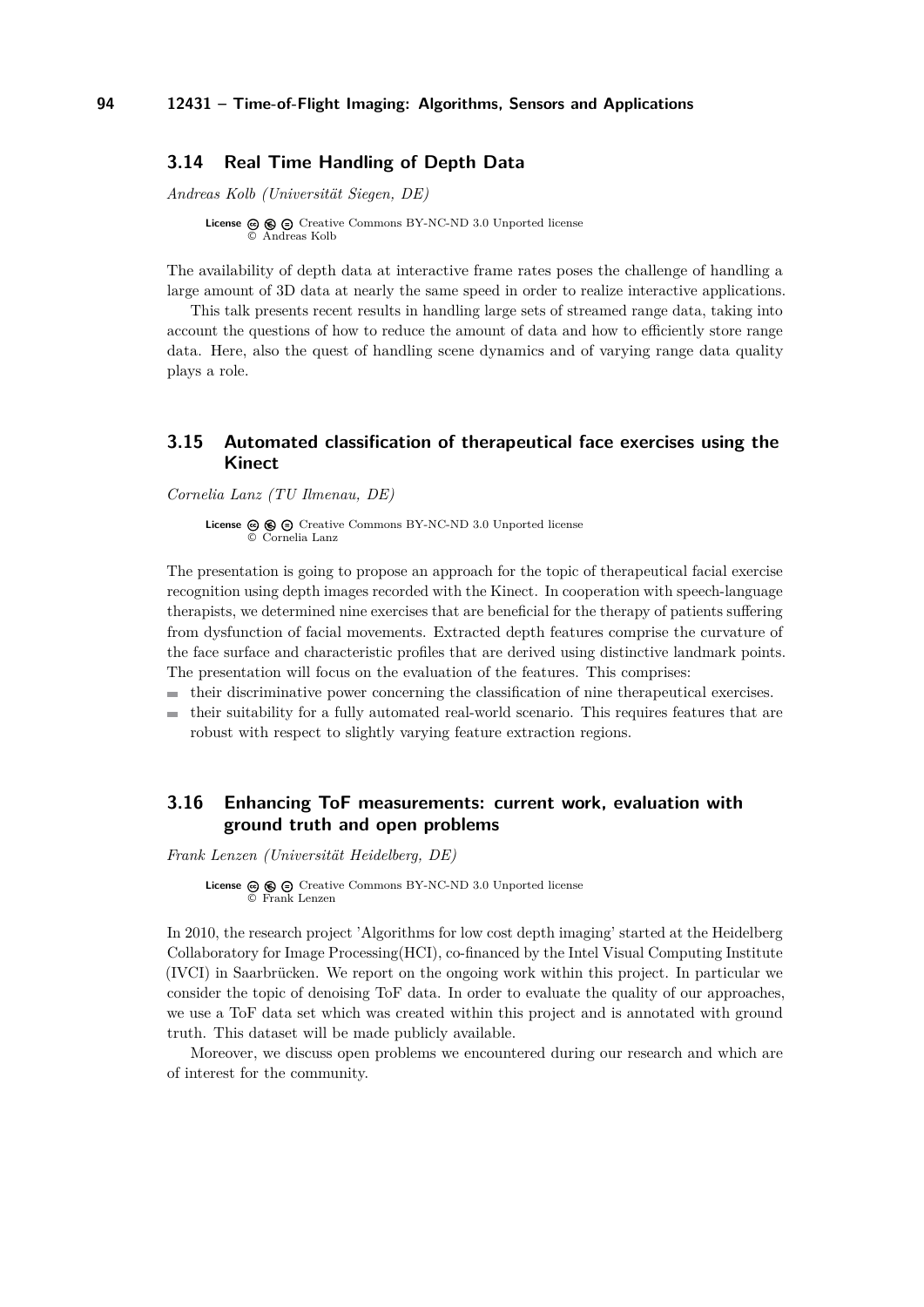## <span id="page-16-0"></span>**3.17 Patch Based Synthesis for Single Depth Image Super-Resolution**

*Oisin Mac Aodha (University College London, GB)*

**License**  $\textcircled{e}$   $\textcircled{e}$   $\textcircled{e}$  [Creative Commons BY-NC-ND 3.0 Unported](http://creativecommons.org/licenses/by-nc-nd/3.0/) license © [Oisin Mac Aodha](#page-16-0) **Joint work of** Mac Aodha, Oisin; Campbell, Neill; Nair, Arun; Brostow, Gabriel J. **Main reference** [O. Mac Aodha, N. Campbell, A. Nair, G.J. Brostow, "Patch Based Synthesis for Single Depth](http://dx.doi.org/10.1007/978-3-642-33712-3_6) [Image Super-Resolution," ECCV \(3\), 2012, 71–84.](http://dx.doi.org/10.1007/978-3-642-33712-3_6) **URL** [http://dx.doi.org/10.1007/978-3-642-33712-3\\_6](http://dx.doi.org/10.1007/978-3-642-33712-3_6)

We present an algorithm to synthetically increase the resolution of a solitary depth image using only a generic database of local patches. Modern range sensors measure depths with non-Gaussian noise and at lower starting resolutions than typical visible-light cameras. While patch based approaches for upsampling intensity images continue to improve, this is the first exploration of patching for depth images.

We match against the field of each low resolution input depth patch, and search our database for a list of appropriate high resolution candidate patches. Selecting the right candidate at each location in the depth image is then posed as a Markov random field labeling problem. Our experiments also show how important further depth-specific processing, such as noise removal and correct patch normalization, dramatically improves our results. Perhaps surprisingly, even better results are achieved on a variety of real test scenes by providing our algorithm with only synthetic training depth data.

## <span id="page-16-1"></span>**3.18 Can ToF Cameras Enable Dynamic Interactive Ubiquitous Displays?**

*Aditi Majumder (University of California – Irvine, US)*

**License**  $\textcircled{e}$   $\textcircled{e}$   $\textcircled{e}$  [Creative Commons BY-NC-ND 3.0 Unported](http://creativecommons.org/licenses/by-nc-nd/3.0/) license © [Aditi Majumder](#page-16-1)

Large dynamically changing surface geometry lighted seamlessly at a very high resolution by multiple projectors allowing interaction from multiple users makes displays truly ubiquitous– available to anyone anywhere. It is a dream harbored by many communities including computer graphics and vision; human computer interaction; and virtual, mixed and augmented reality. These can have tremendous applications in education, entertainment, simulation and training.

Several inroads have been made in the past in this direction, including a big body of work from our lab at UCI. Multiple aspects of this problem have been studied including fast and accurate surface reconstruction from multiple sensors (potentially uncalibrated); cross-validation across multiple devices to achieve robust calibration; fast and accurate 3D gesture recognition of multiple users from multiple sensors; centralized and distributed paradigms to achieve modularity in system design and improvement in efficiency, performance and ease in deployment; and efficient data management to handle large data sets.

However, SAR on very large and dynamically changing surfaces which people can interact with is still limited. Capturing depth from multiple cameras is still not fast enough and limits dynamism and interactivity. The inaccuracies in the estimated depth, especially in the presence of textures, limit the seamless registration of projected imagery on the surface. Both of these can be significantly alleviated by ToF Cameras. However, using multiple time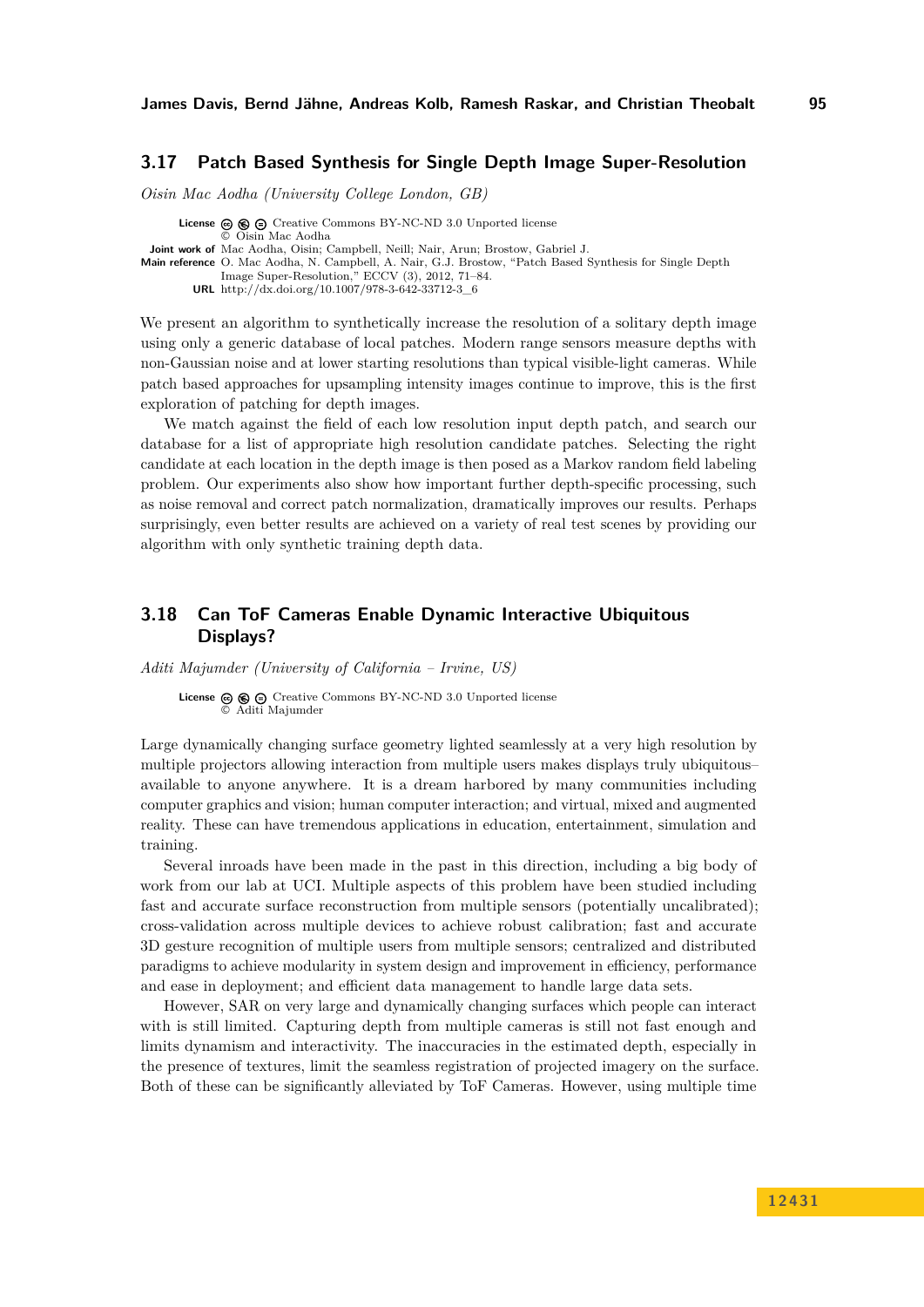of flight (ToF) cameras in the same system bring in a different set of challenges in terms of interference with one another and background noise.

In this talk I will first present the large amount of work done in our lab at UCI in making large dynamic and multi-user interactive display systems a possibility. Then I will briefly discuss the motivation and challenges in using ToF cameras in this setting. It seems that many of these challenges overlap with those faced by other communities and I hope to make important connections so that we can work together and reuse findings in multiple domains to make such ubiquitous display systems a reality of the future.

#### <span id="page-17-0"></span>**3.19 TOF Ground Truth Generation**

*Rahul Nair (Universität Heidelberg, DE)*

License  $\textcircled{e}$   $\textcircled{e}$   $\textcircled{e}$  [Creative Commons BY-NC-ND 3.0 Unported](http://creativecommons.org/licenses/by-nc-nd/3.0/) license © [Rahul Nair](#page-17-0)

With the eve of low cost depth imaging techniques such as Kinect and TOF the generation of ground truth for vision applications should not be reserved to those who can afford expensive equipment. For large parts of computer vision ground truth generation means the measurement of geometric (and radiometric) properties of the scene. With these new possibilities to provide cheap ground truth with lower accuracy it is crucial to start specifying GT accuracy. Otherwise we cannot benchmark methods against such sequences. Although there are physically correct TOF noise models in literature, many computer vision researchers prefer Kinect rather than TOF cameras because of its systematic errors such as multipath effects caused by interreflections. If we could overcome these errors TOF imaging has the same capability of reaching the mass markets and being used by vision researchers worldwide. We will describe how starting from a precise sensor characterization and physical model we try to tackle both these tasks. By combining this noise model with state of art techniques from computer graphics we are able to simulate the raw image acquisition process in the camera. This enables us to simulate systematic errors such as multipath for further studies. We also show how we produce ground truth data using TOF combined with other modalities with a confidence in each pixel such that this "weak" ground truth may still be used to test other vision algorithms.

#### <span id="page-17-1"></span>**3.20 Real-world 3D video production with ToF cameras**

*Shohei Nobuhara (Kyoto University, JP)*

License  $\circledcirc$   $\circledcirc$   $\circledcirc$  [Creative Commons BY-NC-ND 3.0 Unported](http://creativecommons.org/licenses/by-nc-nd/3.0/) license © [Shohei Nobuhara](#page-17-1) **Main reference** [T. Matsuyama, S. Nobuhara, T. Takai and T. Tung, "3D Video and Its Applications,"](http://dx.doi.org/10.1007/978-1-4471-4120-4) [Springer-Verlag, 2012.](http://dx.doi.org/10.1007/978-1-4471-4120-4) **URL** <http://dx.doi.org/10.1007/978-1-4471-4120-4>

This talk first introduces essential design factors on building 3D video production systems with multiple-cameras for lab environment. It covers camera arrangement, background design, illumination, etc for robust silhouette extraction, 3D shape reconstruction, and texture generation. Then it presents some half-baked ideas on how to utilize ToF cameras to improve the production pipeline. It covers simultaneous multi-view silhouette extraction in real environment, and high-fidelity rendering with view-dependent 3D shape optimization.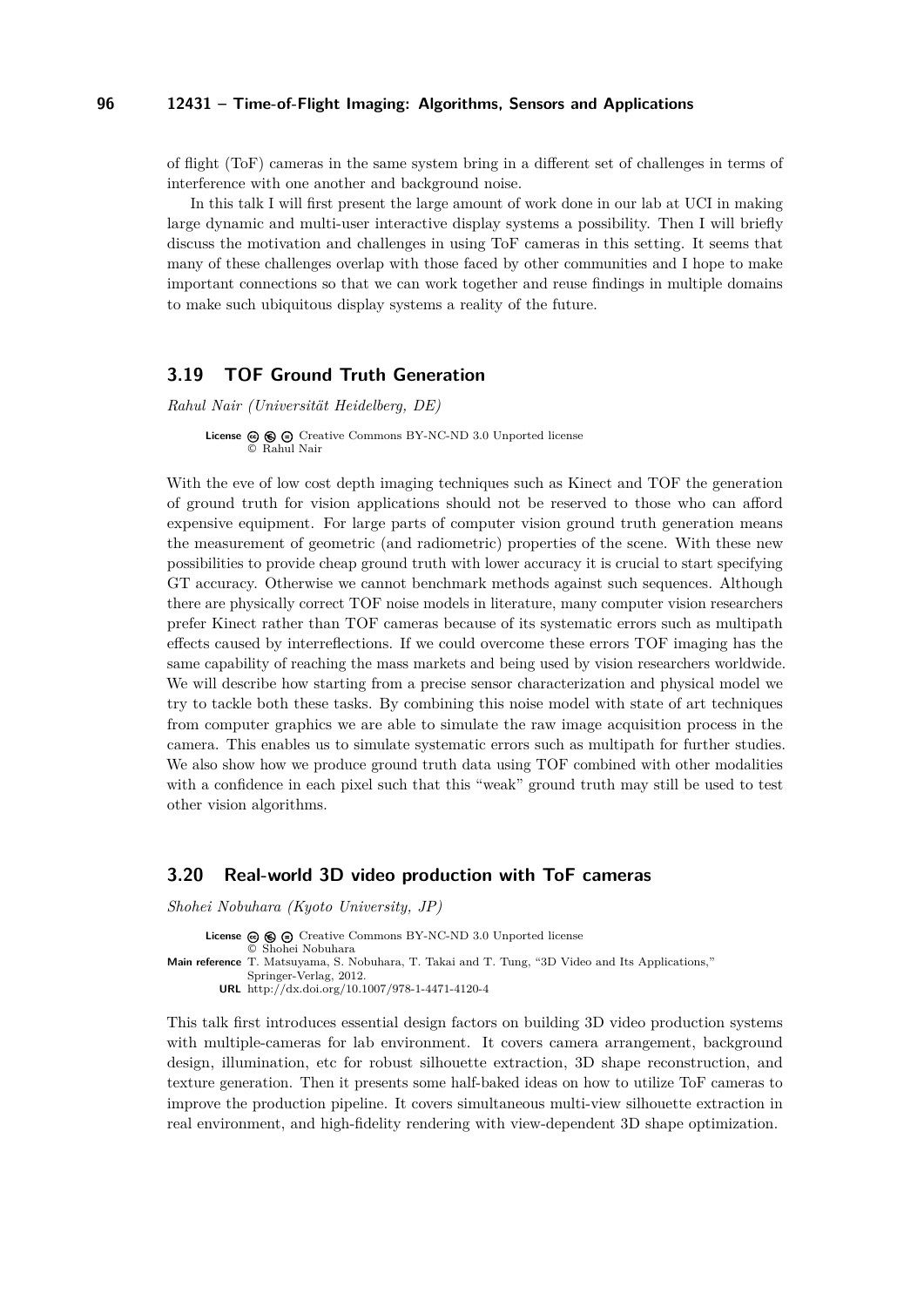## <span id="page-18-0"></span>**3.21 Time-of-Flight cameras for computer-assisted interventions: opportunities and challenges**

*Alexander Seitel (DKFZ – Heidelberg, DE)*

**License**  $\circledcirc$   $\circledcirc$   $\circlearrowright$  [Creative Commons BY-NC-ND 3.0 Unported](http://creativecommons.org/licenses/by-nc-nd/3.0/) license © [Alexander Seitel](#page-18-0)

Minimally-invasive procedures are increasingly gaining in importance for cancer diagnosis and treatment. To date, computer-based assistance systems mainly rely on external or internal markers and optical or electromagnetic tracking systems for assessment of patient position and movement. Often, these approaches are combined with intra-operative imaging that exposes the patient to additional radiation. With the Time-of-Flight (ToF) camera technique, a markerless and radiation-free approach for transferring planning data acquired before the intervention to the situation at the patient during the intervention is possible.

This talk will present challenges and opportunities of the application of ToF cameras for computer-assisted medical interventions. It will firstly summarize methods for calibration of ToF cameras for use in the medical environment and registration of pre- and intra-operatively acquired surfaces and point out difficulties in correctly evaluating those algorithms due to the lack of adequate ground truth. Furthermore, the feasibility of applying a ToF camera for intra-operative imaging is shown and exemplary applied in an application for navigated percutaneous needle insertions. Lastly, there will be an overview on potential future medical applications, e.g. in the field of ToF-endoscopy, with focus on requirements and potential difficulties for the use of ToF cameras for ToF to be used in the medical environment.

## <span id="page-18-1"></span>**3.22 SoftKinetic DepthSensing and 3D gesture recognition technologies**

*Julien Thollot (SoftKinetic-Brussels, BE)*

**License**  $\textcircled{e}$   $\textcircled{e}$   $\textcircled{e}$  [Creative Commons BY-NC-ND 3.0 Unported](http://creativecommons.org/licenses/by-nc-nd/3.0/) license © [Julien Thollot](#page-18-1)

What Do SoftKinetic Do?

SoftKinetict's vision is to give everyone the freedom to control, explore and enjoy the entire digital world through the most natural and intuitive user interfaces and machine interactions. SoftKinetic is the leading provider of gesture-based platforms for the consumer electronics and professional markets. The company offers a complete family of 3D imaging and gesture recognition solutions, including patented 3D CMOS time-of-flight sensors and cameras(DepthSense®, formerly Optrima), multi-platform and multi-camera 3D gesture recognition middleware and tools (iisu®as well as games and applications from SoftKinetic Studios.

With over 10 years of R&D on both hardware and software, SoftKinetic solutions have already been successfully used in the field of interactive digital entertainment, consumer electronics, health care and other professional markets such as digital signage and medical systems.

For more information on any of our products and services, please contact us at: <sales@softkinetic.com>

SoftKinetic Solutions link:

<http://www.softkinetic.com/Solutions/iisuSDK.aspx>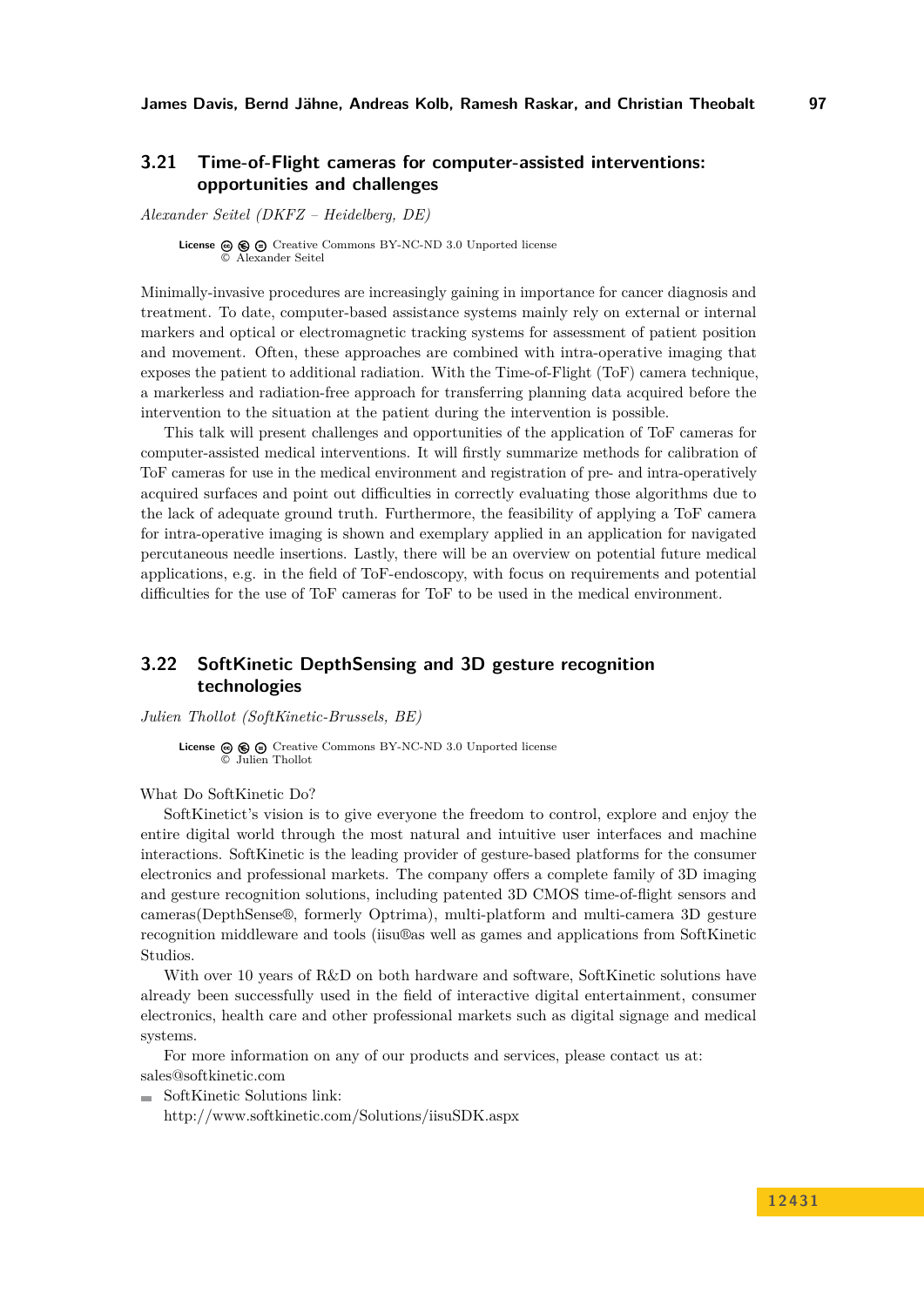|                | SoftKinetic Depthsensor chip link:                                                 |
|----------------|------------------------------------------------------------------------------------|
|                | http://www.softkinetic.com/en-us/solutions/depthsensesensors.aspx                  |
|                | SoftKinetic DepthSense ToF Cameras link:                                           |
|                | RGBZ ToF cameras (image registration included)                                     |
|                | DS311 : $160*120$ Z, 720p RGB sensor + audio, Close interaction (0.1-1m)           |
|                | DS325 : $320*240$ Z, $720p$ RGB sensor + audio, Close & far $(0.1-1\&0.5-5m)$      |
|                | http://www.softkinetic.com/en-us/solutions/depthsensecameras.aspx                  |
| <b>College</b> | SoftKinetic iisu Middleware link (gesture recognition and user or hand feature)    |
|                | http://www.softkinetic.com/en-us/solutions/iisusdk.aspx                            |
|                | Video and demo:                                                                    |
|                | isu middleware $+$ DS311 close interaction mode $+$ arduino:                       |
|                | http://www.youtube.com/user/Softkinetic                                            |
|                | $\equiv$ iisu 3.5 (full body skeleton tracking $+$ close range hand interactions): |
|                | http://www.youtube.com/watch?v=5LvhdFudp50 $\&$                                    |
|                | list=UUS7kIRSSm_cXBvnszuegUoA&index=2&feature=plcp                                 |
|                |                                                                                    |

- Corporate video: [http://www.youtube.com/watch?v=Xfz\\_uRoJGjE&feature=relmfu](http://www.youtube.com/watch?v=Xfz_uRoJGjE&feature=relmfu)
- Perceptual computing SDK solutions by intel (SoftKinetic embedded) including DS325 ToF camera custom build (Creative branded) at 149\$: <http://software.intel.com/en-us/vcsource/tools/perceptual-computing-sdk>

## <span id="page-19-0"></span>**3.23 Frequency Analysis of Transient Light Transport with Applications in Bare Sensor Imaging**

*Gordon Wetzstein (MIT – Cambridge, US)*

**License**  $\odot$   $\odot$   $\odot$  [Creative Commons BY-NC-ND 3.0 Unported](http://creativecommons.org/licenses/by-nc-nd/3.0/) license © [Gordon Wetzstein](#page-19-0)

Light transport has been extensively analyzed in both the spatial and the frequency domain; the latter allows for intuitive interpretations of effects introduced by propagation in free space and optical elements as well as for optimal designs of computational cameras capturing specific visual information. We relax the common assumption that the speed of light is infinite and analyze free space propagation in the frequency domain considering spatial, temporal, and angular light variation. Using this analysis, we derive analytic expressions for cross-dimensional information transfer and show how this can be exploited for designing a new, time-resolved bare sensor imaging system.

### <span id="page-19-1"></span>**3.24 3D Modeling and Motion Analysis from a Single Depth Camera**

*Ruigang Yang (University of Kentucky, US)*

**License**  $\textcircled{\textcircled{\textcircled{\textcirc}}}$   $\textcircled{\textcircled{\textcirc}}$  [Creative Commons BY-NC-ND 3.0 Unported](http://creativecommons.org/licenses/by-nc-nd/3.0/) license © [Ruigang Yang](#page-19-1)

3D has become a hot topic recently, partly due to two recent technical innovations: 3D TVs and commodity depth cameras–the Kinect camera from Microsoft. In this talk, I will first present an approach to create a complete dynamic 4D (space + time) model from a RGB+depth video sequence. Unlike traditional Structure from motion or point cloud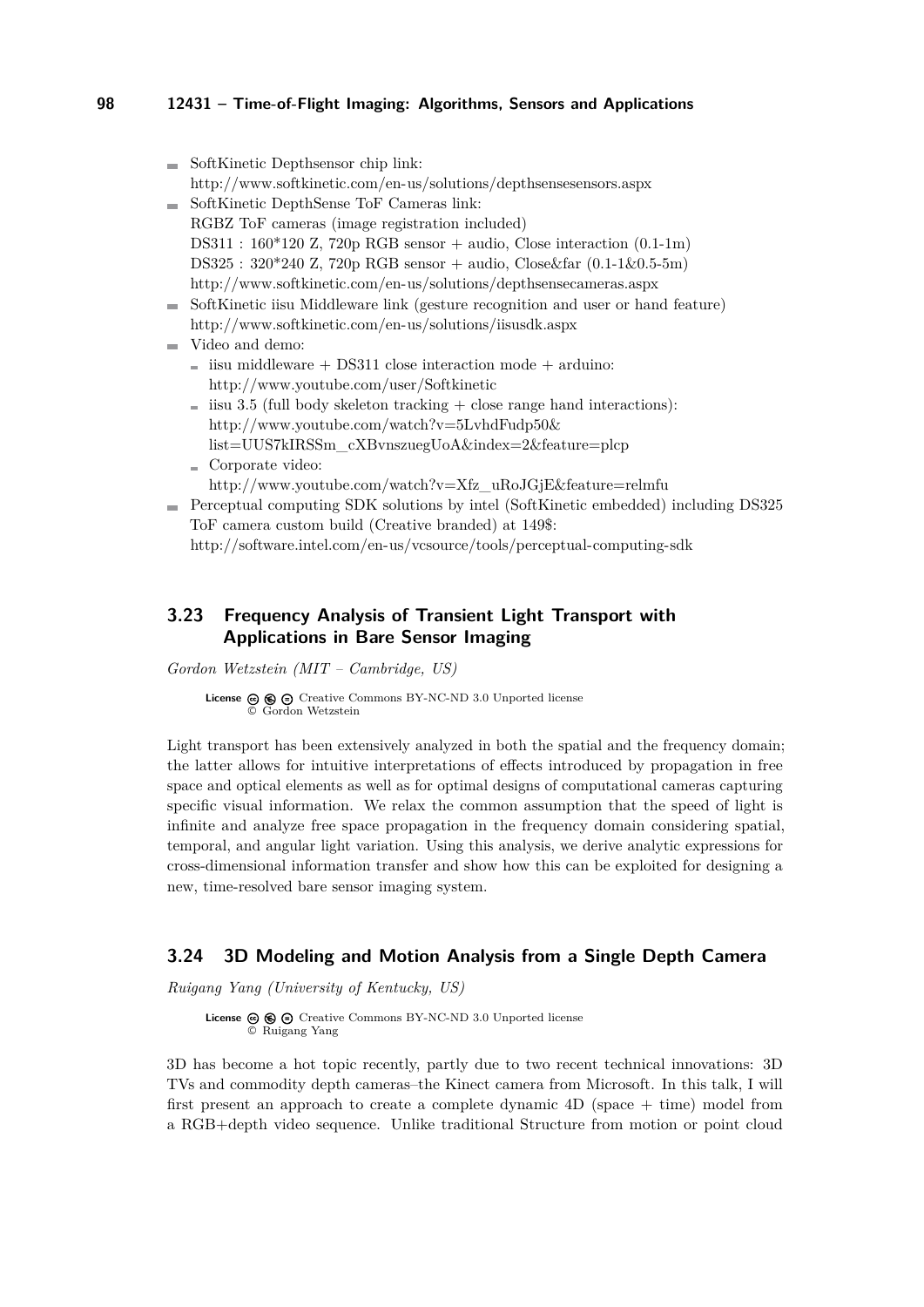merging algorithm, our approach can deal with deformable subjects. Then I will talk about an approach that estimates skeleton motion using a single depth camera. Trading speed for accuracy, our approach reduces the average motion estimation error from 50 mm to be less than 10mm. Finally I will present a sensor-fusion approach that combines photometric stereo with active stereo (e.g., Kinect) to significantly improve the quality of the depth map. Unlike previous fusion approaches, we model depth discontinuity and occlusion explicitly.

## <span id="page-20-0"></span>**4 Working Groups**

## <span id="page-20-1"></span>**4.1 Non-standard usage of ToF hardware – Brainstorming**

*James Davis (University of California– Santa Cruz, US)*

**License**  $\circledcirc$   $\circledcirc$  [Creative Commons BY-NC-ND 3.0 Unported](http://creativecommons.org/licenses/by-nc-nd/3.0/) license © [James Davis](#page-20-1)

At this workshop we are studying Time-Of-Flight Cameras, which implies the relatively narrow goal of obtaining depth using a measurement of time. However the hardware itself is a device which obtains multiple photonic measurements in rapid succession, and perhaps the device could be used for a purpose other than obtaining depth, or perhaps depth could be obtained through some principle other than strict time estimates. This alternative sessions goal is to brainstorm in these areas:

- alternative applications for the basic hardware  $\sim$
- modifications or flexibility that software researchers would like to see in the hardware  $\sim$
- modifications that hardware researchers would be happy to make, but don't yet know a  $\rightarrow$ suitable application
- $\equiv$  15 min Intro of brainstorming session and example ideas:
	- Use ToF hardware with 4 time slots for triangulation structured light instead of depth phase estimation
	- Currently using only phase, joint coding with structured light source to use amplitude also?
	- $\blacksquare$  "Sophisticated" image processing on the raw data, rather than the "simple" already computed depth
	- Sweep laser and get intersect time as intensity, using modified subpixel activation timing
	- I could build this thing with 8-tap super-pixels, does anyone want that?
- $\equiv$  30 min Groups of 5 people brainstorm at least one non-standard purpose/method to abuse the hardware.
- $\equiv$  10 min Sketch some slides/diagrams on overhead transparencies for the best brainstorm idea(s) in each group.
- 45 min Groups report on their best ideas (About 8 groups with 5 minutes each).  $\blacksquare$
- $\equiv$  5 min Session wrap up and plan for continuity (Wiki to have areas for ideas and contact info for people potentially interested)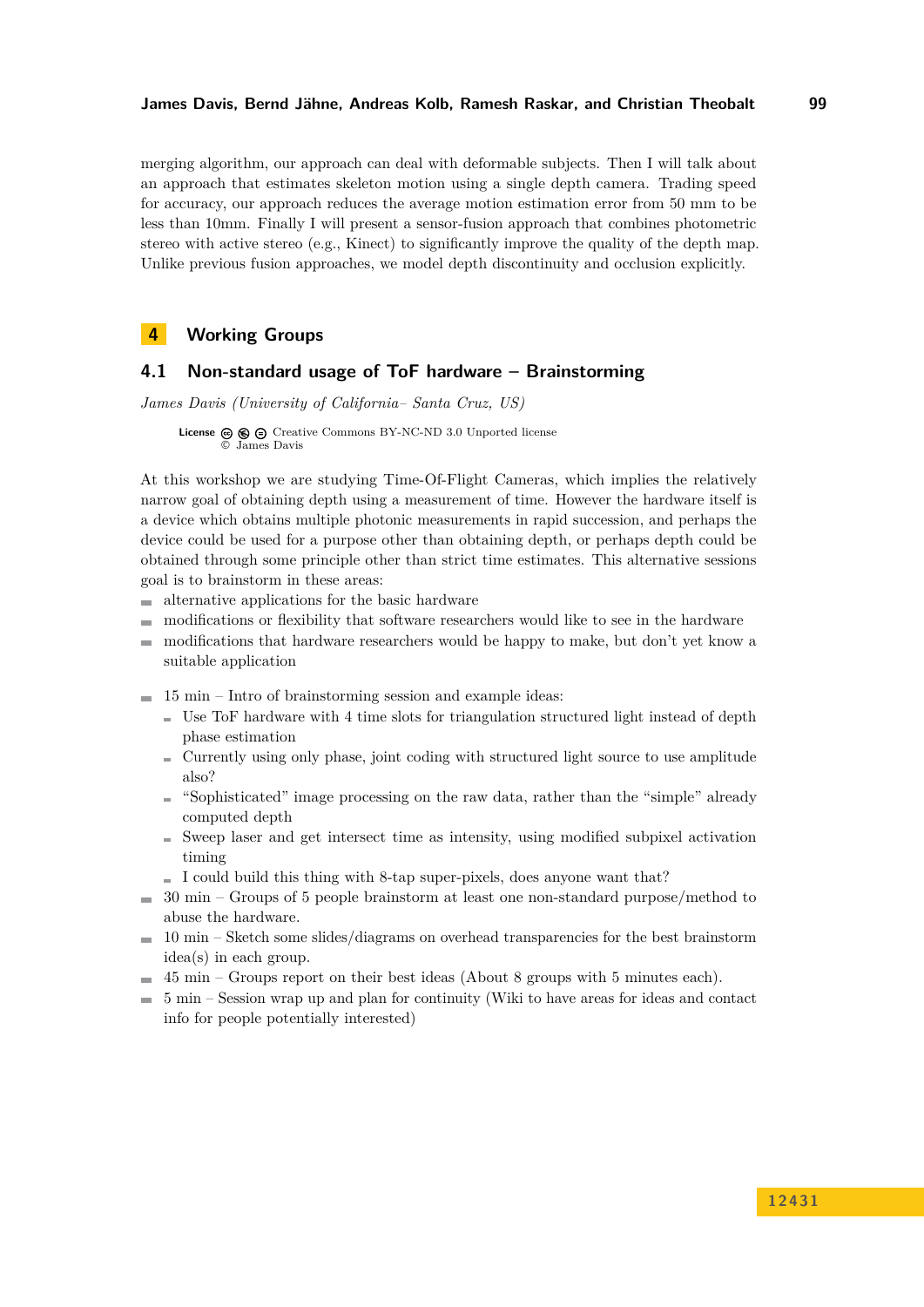### <span id="page-21-0"></span>**4.2 Time of Flight Cameras vs. Kinect**

*Seungkyu Lee (SAIT, South Korea)*

**License**  $\textcircled{e}$   $\textcircled{e}$   $\textcircled{f}$  [Creative Commons BY-NC-ND 3.0 Unported](http://creativecommons.org/licenses/by-nc-nd/3.0/) license © [Seungkyu Lee](#page-21-0)

Recently, many researchers have used either ToF sensor or Kinect for various applications. Many of them ask which type of depth sensor is best for their own applications. Actually, this is one of the most frequent and critical question for beginners of these sensors but the answer is not simple. In principle, both ToF and Kinect sensors have respective pros and cons. In this session, inputs from diverse experienced researchers and practitioners can be collected and shared. They can share what was the problem in using ToF (or Kinect) sensor in their applications and how about if they replace the sensor by Kinect (or ToF) sensor. We may not conclude which one is better than the other, but we can get better understanding and comparison on both sensing principles for future use.

- 15min Opening– start with a short intro./instruction for this topic including basic  $\blacksquare$ knowledge on both principles.
- 45min Brainstorming– divide the group into 3 4 along with their experiences or interests,  $\sim$ such as interaction, imaging or 3D reconstruction, low level processing etc. ToF users and Kinect users (if available) can be mingled in each group. Let them share their experiences and thoughts on the sensors; what is good, what is bad, what is main obstacle for their app., and why is that. And they can discuss; 1) which characteristic of the sensor has to be improved and 2) what if they replace their ToF sensor by Kinect or vice versa. Each group makes a list/slides of pros-cons of ToF or Kinect for specific application.
- 40min Discussion Each group report their lists and issues raised and discuss. If someone m. can advise on a point of the list, that can be added at each list and refine them.
- 5 min Session wrap-up.

### <span id="page-21-1"></span>**4.3 Real-world 3D video production with ToF cameras**

*Shohei Nobuhara (Kyoto University, Japan)*

License  $\circledcirc \circledcirc \circ$  [Creative Commons BY-NC-ND 3.0 Unported](http://creativecommons.org/licenses/by-nc-nd/3.0/) license © [Shohei Nobuhara](#page-21-1)

Conventional 3D video (or 4D modeling of dynamic 3D surface) production systems utilize multi-view 2D cameras, and reconstruct 3D surfaces based on shape-from-silhouettes (SFS) and wide-baseline stereo (WBS). SFS stably provides a rough but full 3D geometry (visual hull), and WBS refines it where WBS can be confident by prominent textures. This strategy is known to work well (sub-centimeter resolution of 3D human in motion) for controlled environments such as green/blue-backgrounds, but it is not directly applicable for real-world / outdoor scenes because its stability depends on the accuracy of the multi-view silhouettes which is not easily available for such environments. The motivation of this alternative session is to discuss about how ToF cameras can help 3D video production be robust in real-world. Plan:

 $\blacksquare$  15 min– introduction of this session and example of ideas.

- $\blacksquare$  Accurate 2D multi-view silhouette acquisition with ToF cameras,
- $\blacksquare$  Direct full 3D reconstruction mainly by color cameras but with help of ToF cameras,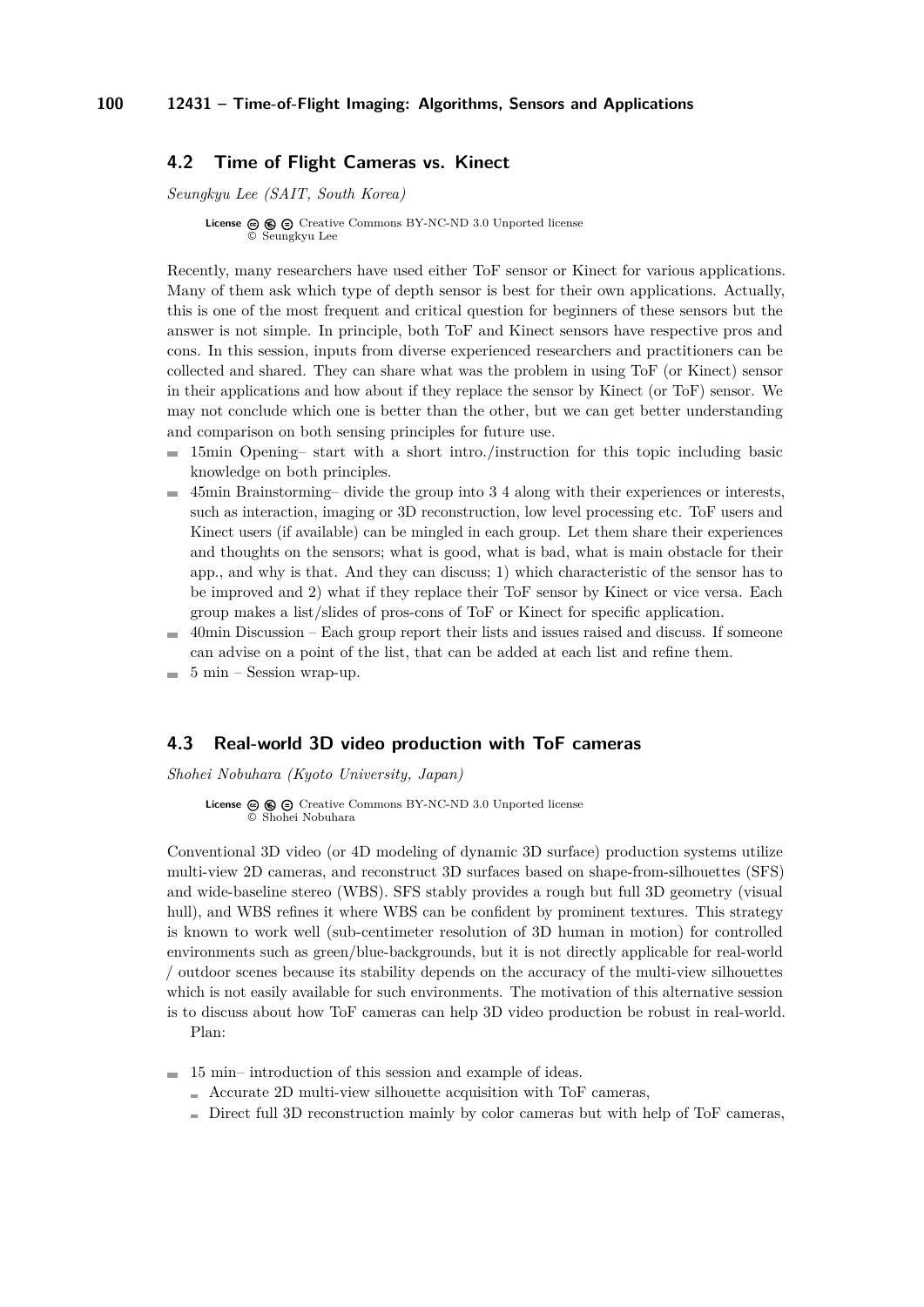Direct full 3D reconstruction by ToF cameras.

- $\equiv$  30 min– Groups of 5 people brainstorm at least one non-standard purpose/method to abuse the hardware.
- $\blacksquare$  10 min– Sketch some slides/diagrams on overhead transparencies for the best brainstorm idea(s) in each group.
- 45 min– Groups report on their best ideas (About 8 groups with 5 minutes each)
- 5 min– Session wrap up and plan for continuity (Wiki to have areas for ideas and contact  $\rightarrow$ info for people potentially interested)

#### **References**

- **1** Naveed Ahmed, Christian Theobalt, Christian Roessl, Sebastian Thrun, and Hans-Peter Seidel. Dense correspondence finding for parametrization-free animation reconstruction from video. In *Proc. of IEEE Intl. Conf. on Computer Vision and Pattern Recognition (CVPR)*, 2008.
- <span id="page-22-2"></span>**2** Derek Chan, Hylke Buisman, Christian Theobalt, and Sebastian Thrun. A noise-aware filter for real-time depth upsampling. In *Proc. of ECCV Workshop on Multi-camera and Multi-modal Sensor Fusion Algorithms and Applications*, 2008.
- **3** Ryan Crabb, Colin Tracey, Akshaya Puranik, and James Davis. Real-time foreground segmentation via range and color imaging. *Computer Vision and Pattern Recognition Workshop*, 0:1–5, 2008.
- **4** Yan Cui, Sebastian Schuon, Derek Chan, Sebastian Thrun, and Christian Theobalt. 3d shape scanning with a time-of-flight camera. In *Proc. of IEEE Intl. Conf. on Computer Vision and Pattern Recognition (CVPR)*, 2010.
- **5** James Davis and Hector Gonzalez-banos. Enhanced shape recovery with shuttered pulses of light. In *IEEE Workshop on Projector-Camera Systems*, 2003.
- <span id="page-22-0"></span>**6** M. Erz and B. Jähne. Radiometric and Spectrometric Calibrations, and Distance Noise Measurement of TOF Cameras. In R. Koch and A. Kolb, editors, *3rd Workshop on Dynamic 3-D Imaging*, volume 5742 of *Lecture Notes in Computer Science*, pages 28–41. Springer, 2009.
- <span id="page-22-6"></span>**7** A Frick, B Bartczack, and R Koch. 3d-tv ldv content generation with a hybrid tofmulticamera rig. *3DTV-Conference: The True Vision - Capture, Transmission and Display of 3D Video (3DTV-CON), 2010*, pages 1 – 4, 2010.
- **8** Hector Gonzalez-Banos and James Davis. Computing depth under ambient illumination using multi-shuttered light. *Computer Vision and Pattern Recognition, IEEE Computer Society Conference on*, 2:234–241, 2004.
- **9** Doaa Hegazy and Joachim Denzler. Combining appearance and range based information for multi-class generic object recognition. In *CIARP*, pages 741–748, 2009.
- <span id="page-22-3"></span>**10** Doaa Hegazy and Joachim Denzler. Generic 3d object recognition from time-of-flight images using boosted combined shape features. In *Proceedings of International Conference on Computer Vision, Theory and Applications (VISAPP 09)*, 2009.
- <span id="page-22-5"></span>**11** Olaf Kähler, Erik Rodner, and Joachim Denzler. On fusion of range and intensity information using graph-cut for planar patch segmentation. *International Journal of Intelligent Systems Technologies and Applications*, 5(3/4):365–373, 2008.
- <span id="page-22-1"></span>**12** M. Keller and A. Kolb. Real-time simulation of time-of-flight sensors. *J. Simulation Practice and Theory*, 17:967–978, 2009.
- <span id="page-22-4"></span>**13** Michael Kemmler, Erik Rodner, and Joachim Denzler. Global context extraction for object recognition using a combination of range and visual features. In R. Koch and A. Kolb, editors, *Proceedings of the Dynamic 3D Imaging Workshop*, volume 5742 of *Lecture Notes in Computer Science*, pages 96–109. Springer, 2009.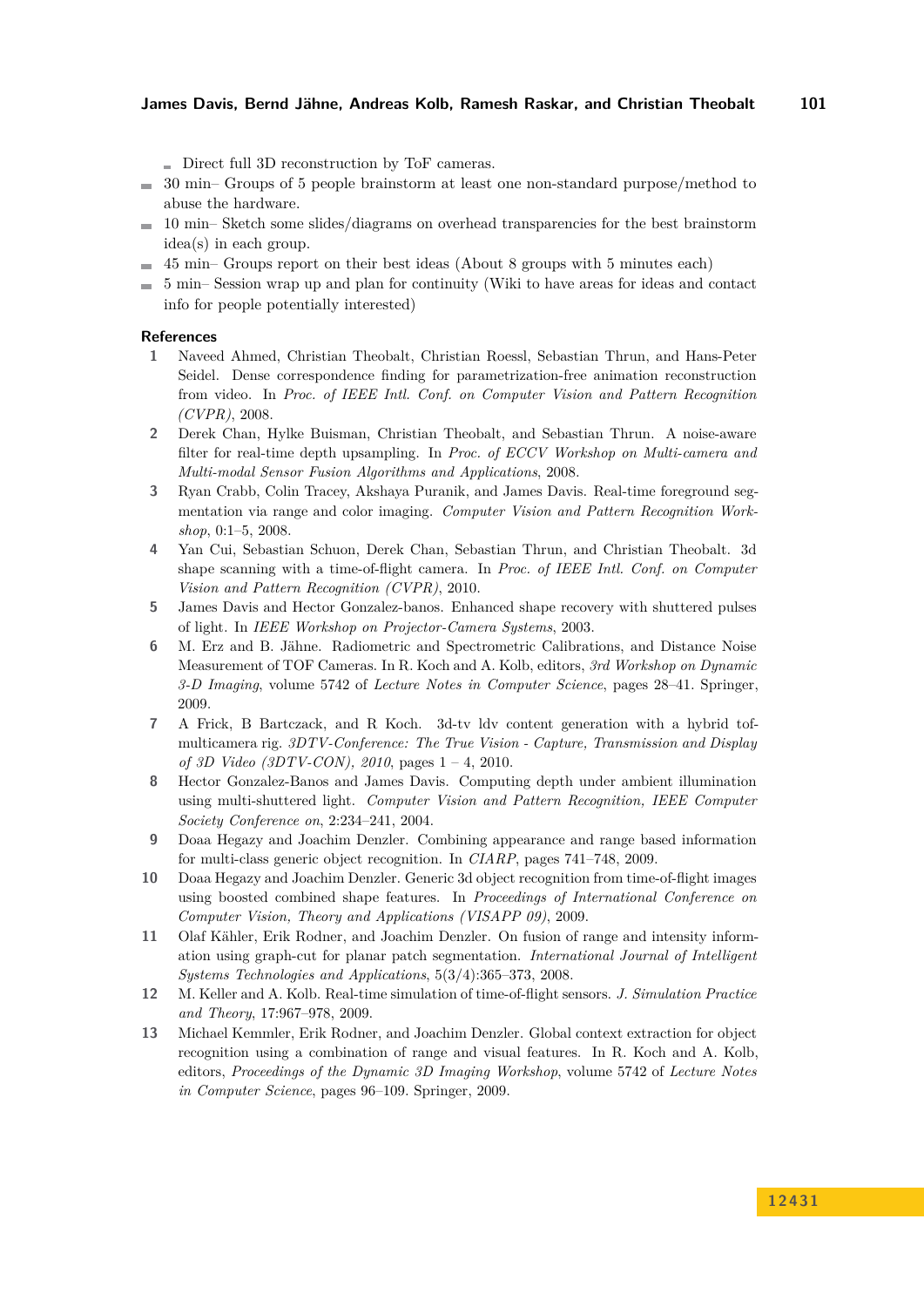- **14** Young Min Kim, Derek Chan, Christian Theobalt, and Sebastian Thrun. Design and calibration of a multi-view tof sensor fusion system. In *IEEE CVPR Workshop on Timeof-flight Computer Vision*, 2008.
- **15** Young-Min Kim, Christian Theobalt, James Diebel, Jana Kosecka, Branislav Micusik, and Sebastian Thrun. Multi-view image and tof sensor fusion for dense 3d reconstruction. In *Proc. of 3DIM*, 2009.
- <span id="page-23-10"></span>**16** Ahmed Kirmani, Tyler Hutchison, James Davis, and Ramesh Raskar. Looking around the corner using transient imaging. In *ICCV*, pages 159–166, 2009.
- <span id="page-23-6"></span>**17** A. Kolb, E. Barth, R. Koch, and R. Larsen. Time-of-flight cameras in computer graphics. *COMPUTER GRAPHICS forum, vol. 29, no. 1*, pages 141 – 159, 2010.
- **18** M. Lindner and A. Kolb. Lateral and depth calibration of pmd-distance sensors. In *Proc. Int. Symp. on Visual Computing*, LNCS, pages 524–533. Springer, 2006.
- **19** M. Lindner, A. Kolb, and K. Hartmann. Data-fusion of PMD-based distance-information and high-resolution RGB-images. In *Int. Sym. on Signals Circuits & Systems (ISSCS), session on Algorithms for 3D TOF-cameras*, pages 121–124. IEEE, 2007.
- <span id="page-23-1"></span>**20** Marvin Lindner, Ingo Schiller, Andreas Kolb, and Reinhard Koch. Time-of-flight sensor calibration for accurate range sensing. *Computer Vision and Image Understanding*, 114(12):1318 – 1328, 2010. Special issue on Time-of-Flight Camera Based Computer Vision.
- <span id="page-23-5"></span>**21** Christoph Munkelt, Michael Trummer, Peter Kuehmstedt, Gunther Notni, and Joachim Denzler. View planning for 3d reconstruction using time-of-flight camera data. In J. Denzler, G. Notni, and H. Suesse, editors, *DAGM 2009*, volume 5748 of *352–361*. Springer, 2009.
- **22** Jochen Penne, Kurt Höller, Michael Stürmer, Thomas Schrauder, Armin Schneider, Rainer Engelbrecht, Hubert Feußner, Bernhard Schmauss, and Joachim Hornegger. Time-of-Flight 3-D Endoscopy. In G.-Z. Yang et al., editor, *MICCAI 2009, Part I, LNCS 5761*, volume 5761, pages 467–474, Berlin / Heidelberg, 2009.
- <span id="page-23-9"></span>**23** Jochen Penne, Christian Schaller, Joachim Hornegger, and Thorsten Kuwert. Robust Real-Time 3D Respiratory Motion Detection Using Time-of-Flight Cameras. *Computer Assisted Radiology and Surgery 2008*, 3(5):427–431, 2008.
- <span id="page-23-4"></span>**24** Martin Rapus, Stefan Munder, Gregory Baratoff, and Joachim Denzler. Pedestrian recognition using combined low-resolution depth and intensity images. In Martin Rapus, editor, *IEEE Intelligent Vehicles Symposium*, pages 632–636, Eindhoven University of Technology Eindhoven, The Netherlands, June 2008.
- <span id="page-23-3"></span>**25** Erik Rodner, Doaa Hegazy, and Joachim Denzler. Multiple kernel gaussian process classification for generic 3d object recognition from time-of-flight images. In *Proceedings of the International Conference on Image and Vision Computing*, 2010.
- <span id="page-23-7"></span>**26** Christian Schaller, Andre Adelt, Jochen Penne, and Joachim Hornegger. Time-of-flight sensor for patient positioning. In Ehsan Samei and Jiang Hsieh, editors, *Proceedings of SPIE*, volume 7258, 2009.
- <span id="page-23-8"></span>**27** Christian Schaller, Jochen Penne, and Joachim Hornegger. Time-of-Flight Sensor for Respiratory Motion Gating. *Medical Physics*, 35(7):3090–3093, 2008.
- <span id="page-23-2"></span>**28** Ingo Schiller, Christian Beder, and Reinhard Koch. Calibration of a pmd camera using a planar calibration object together with a multi-camera setup. In *The International Archives of the Photogrammetry, Remote Sensing and Spatial Information Sciences*, volume Vol. XXXVII. Part B3a, pages 297–302, Beijing, China, 2008. XXI. ISPRS Congress.
- <span id="page-23-0"></span>**29** M. Schmidt and B. Jähne. A physical model of time-of-flight 3d imaging systems, including suppression of ambient light. In R. Koch and A. Kolb, editors, *3rd Workshop on Dynamic 3-D Imaging*, volume 5742 of *Lecture Notes in Computer Science*, pages 1–15. Springer, 2009.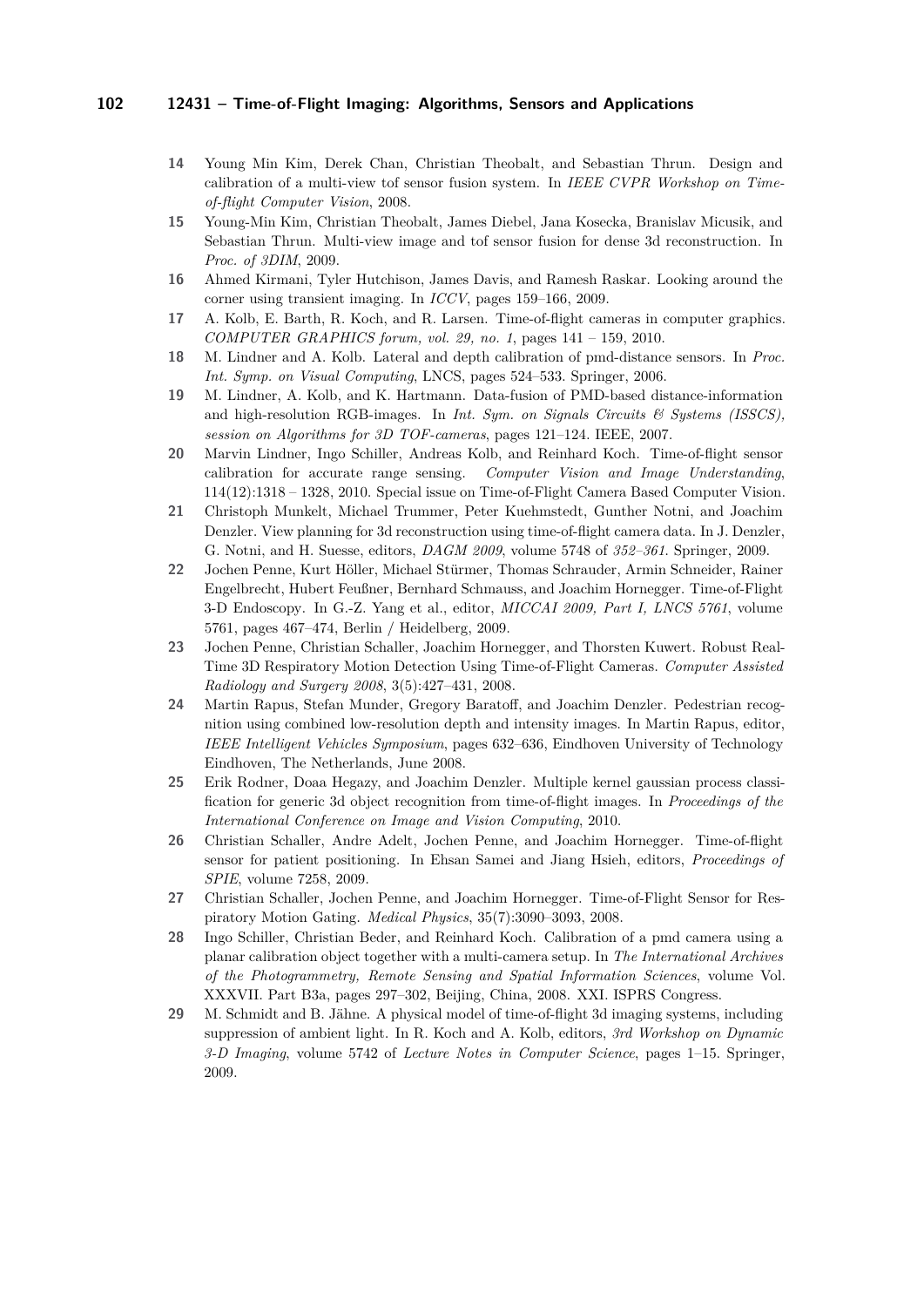- <span id="page-24-1"></span>**30** Sebastian Schuon, Christian Theobalt, James Davis, and Sebastian Thrun. High-quality scanning using time-of-flight depth superresolution. In *IEEE CVPR Workshop on Timeof-flight Computer Vision*, 2008.
- <span id="page-24-2"></span>**31** Sebastian Schuon, Christian Theobalt, James Davis, and Sebastian Thrun. Lidarboost: Depth superresolution for tof 3d shape scanning. In *In Proc. of IEEE Intl. Conf. on Computer Vision and Pattern Recognition (CVPR)*, 2009.
- **32** A. Seitel, T. Santos, S. Mersmann, J. Penne, R. Tetzlaff, and H.-P. Meinzer. Time-of-flight kameras für die intraoperative oberflächenerfassung. In *Proc BVM*, pages 11–15, 2010.
- **33** Savil Srivastava, Ashutosh Saxena, Christian Theobalt, Sebastian Thrun, and Andrew Ng. i23 - rapid interactive 3d reconstruction from a single image. In *Proc. of VMV*, 2009.
- **34** Oliver Wang, Jonathan Finger, Qingxiong Yang, James Davis, and Ruigang Yang. Automatic natural video matting with depth. In *Proceedings of the 15th Pacific Conference on Computer Graphics and Applications*, pages 469–472, Washington, DC, USA, 2007. IEEE Computer Society.
- <span id="page-24-0"></span>**35** Qingxiong Yang, Ruigang Yang, James Davis, and David Nister. Spatial-depth super resolution for range images. *Proc. CVPR*, pages 1–8, 2007.
- **36** Jiejie Zhu, Liang Wang, Ruigang Yang, James E. Davis, and Zhigeng pan. Reliability fusion of time-of-flight depth and stereo for high quality depth maps. *IEEE Transactions on Pattern Analysis and Machine Intelligence*, 99(PrePrints), 2010.
- **37** J.J. Zhu, L. Wang, R.G. Yang, and J. Davis. Fusion of time-of-flight depth and stereo for high accuracy depth maps. In *Proc. CVPR*, pages 1–8, 2008.